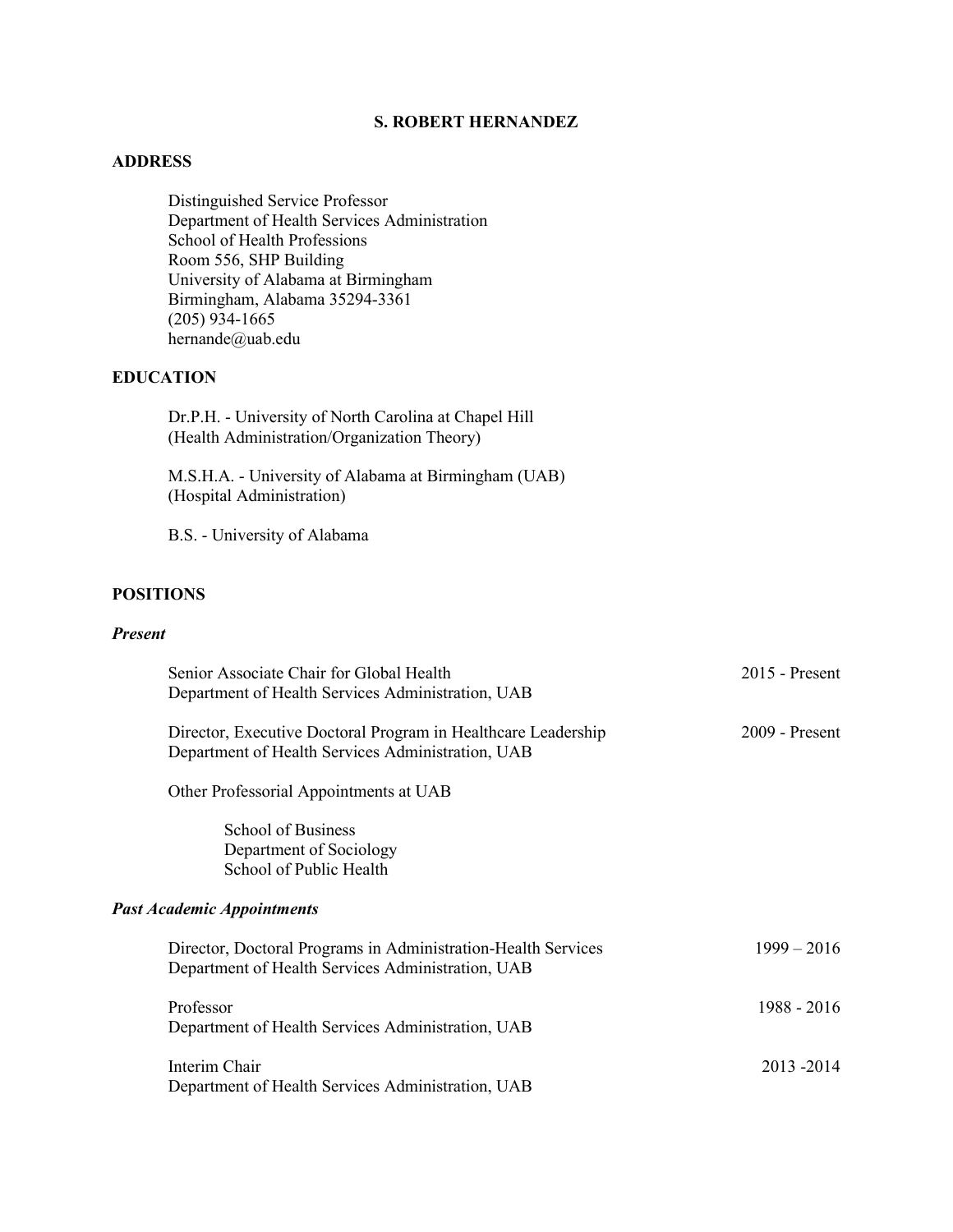| <b>Visiting Professor</b><br>School of Public Health<br>American University of Armenia<br>Yerevan, Armenia                                                                     | Spring 2010 |
|--------------------------------------------------------------------------------------------------------------------------------------------------------------------------------|-------------|
| Chair<br>Department of Health Services Administration, UAB                                                                                                                     | 1995 - 2000 |
| Interim Chair<br>Department of Health Services Administration, UAB                                                                                                             | 1994 -1995  |
| <b>Associate Professor</b><br>Department of Health Services Administration                                                                                                     | 1984-1988   |
| <b>Assistant Professor</b><br>Department of Health Services Administration                                                                                                     | 1981-1984   |
| <b>Visiting Assistant Professor</b><br>Department of Health Systems Management<br>School of Public Health and Tropical Medicine<br><b>Tulane University</b><br>New Orleans, LA | Spring 1983 |
| <b>Past Non-Academic Appointments</b>                                                                                                                                          |             |
| Program Analyst<br>National Center for Health Services Research<br>Department of Health and Human Services<br>Washington, DC                                                   |             |
| Coordinator of Community Service<br>School of Public and Allied Health, UAB                                                                                                    |             |
| Instructor, Graduate Program in Hospital<br>and Health Administration, UAB                                                                                                     |             |
| Clinic Administrator, School of Optometry, UAB                                                                                                                                 |             |
| Associate Director, Alabama Regional Medical Program (ARMP),<br>Birmingham, Alabama                                                                                            |             |
| Health Planner, Tri-County Appalachian Regional<br>Health Planning Commission, Decatur, Alabama                                                                                |             |
| Administrative Resident, ARMP                                                                                                                                                  |             |
| Administrative Clerkship<br>University of Alabama Hospitals                                                                                                                    |             |

2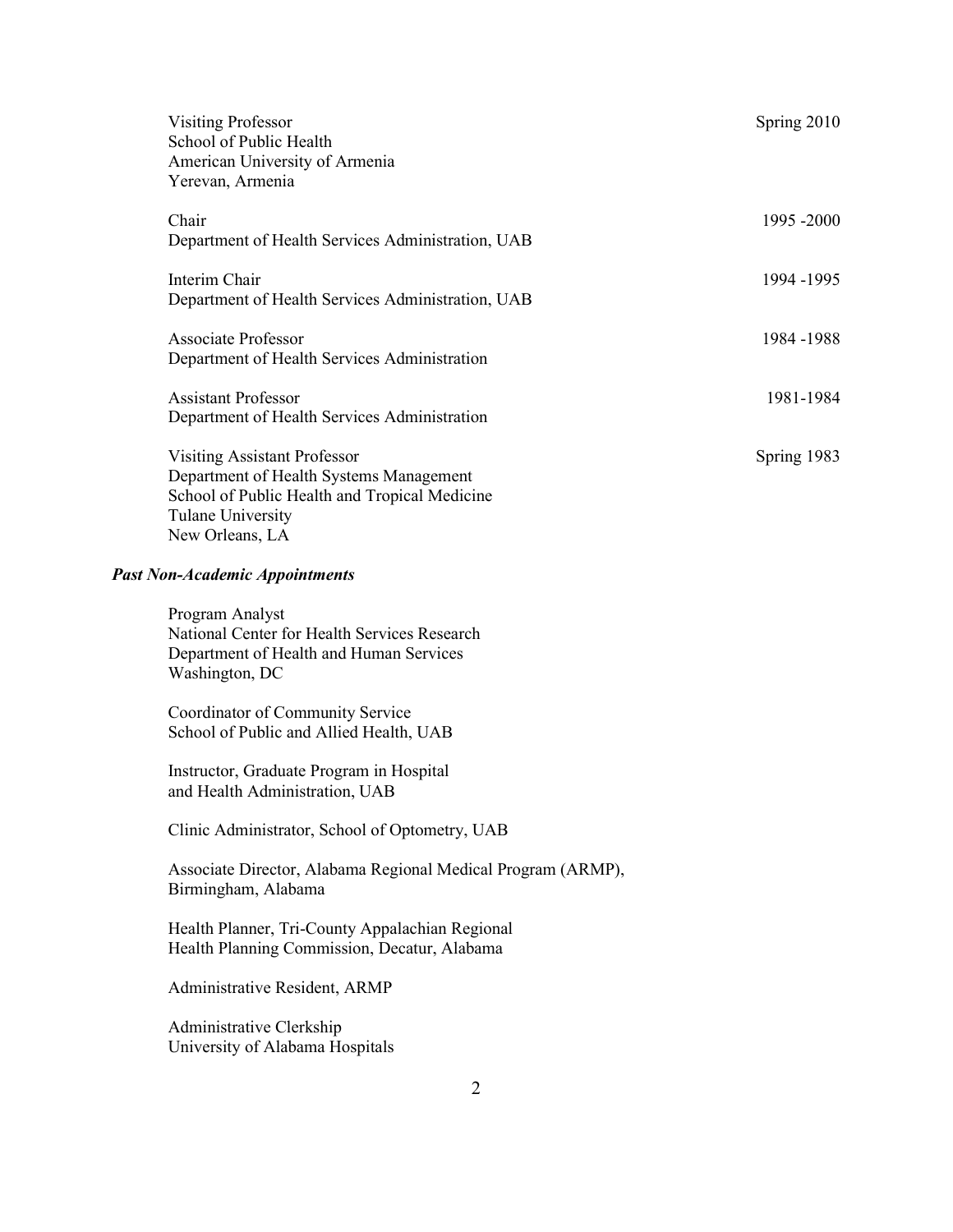# **HONORS**

| Best Paper, Public and Non-Profit Management SIG,<br>European Academy of Management Annual Meeting, Dublin, Ireland                | 2020 |
|------------------------------------------------------------------------------------------------------------------------------------|------|
| Distinguished Service Professor<br>Appointment by the Board of Trustees of the University of Alabama System                        | 2016 |
| Keynote Speaker Doctoral Hooding Ceremony<br>University of Alabama at Birmingham                                                   | 2012 |
| <b>Invited Presentation</b><br>University of Lugano, Lugano, Switzerland                                                           | 2012 |
| Invited Presentation, 2007 Scholars Series<br>University of Southern Mississippi, Hattiesburg, MS                                  | 2007 |
| International Fellow, Royal Society of Medicine, London, England                                                                   | 2007 |
| Filerman Prize for Educational Leadership<br>Association of University Programs in Health Administration, Seattle, WA              | 2006 |
| First National Excellence in Teaching Award, Health Care Management Division<br>Academy of Management Annual Meeting, Honolulu, HI | 2005 |
| Distinguished Scholar in Allied Health Sciences Lecture<br>Albany State College, Albany, GA                                        | 1995 |
| Outstanding Alumnus, Alumni Association of the Graduate Programs<br>in Health Administration, UAB                                  | 1993 |
| Best Paper, Health Care Administration Division<br>Academy of Management Annual Meeting, Anaheim, CA                               | 1988 |
| Joseph F. Volker Outstanding Faculty Award<br>School of Health-Related Professions, UAB                                            | 1987 |
| Val Beckerle Memorial Lecture<br>Sisters of St. Mary Health Care System                                                            | 1986 |
| Best Paper, Health Care Administration Division<br>Academy of Management Annual Meeting, New York, NY                              | 1982 |
| Teacher of the Year, Awarded by Class 17<br>Master's Program in Health Administration, UAB                                         | 1982 |
| Best Medical Sociology Dissertation (1979-81)<br>Awarded by American Sociological Association                                      | 1981 |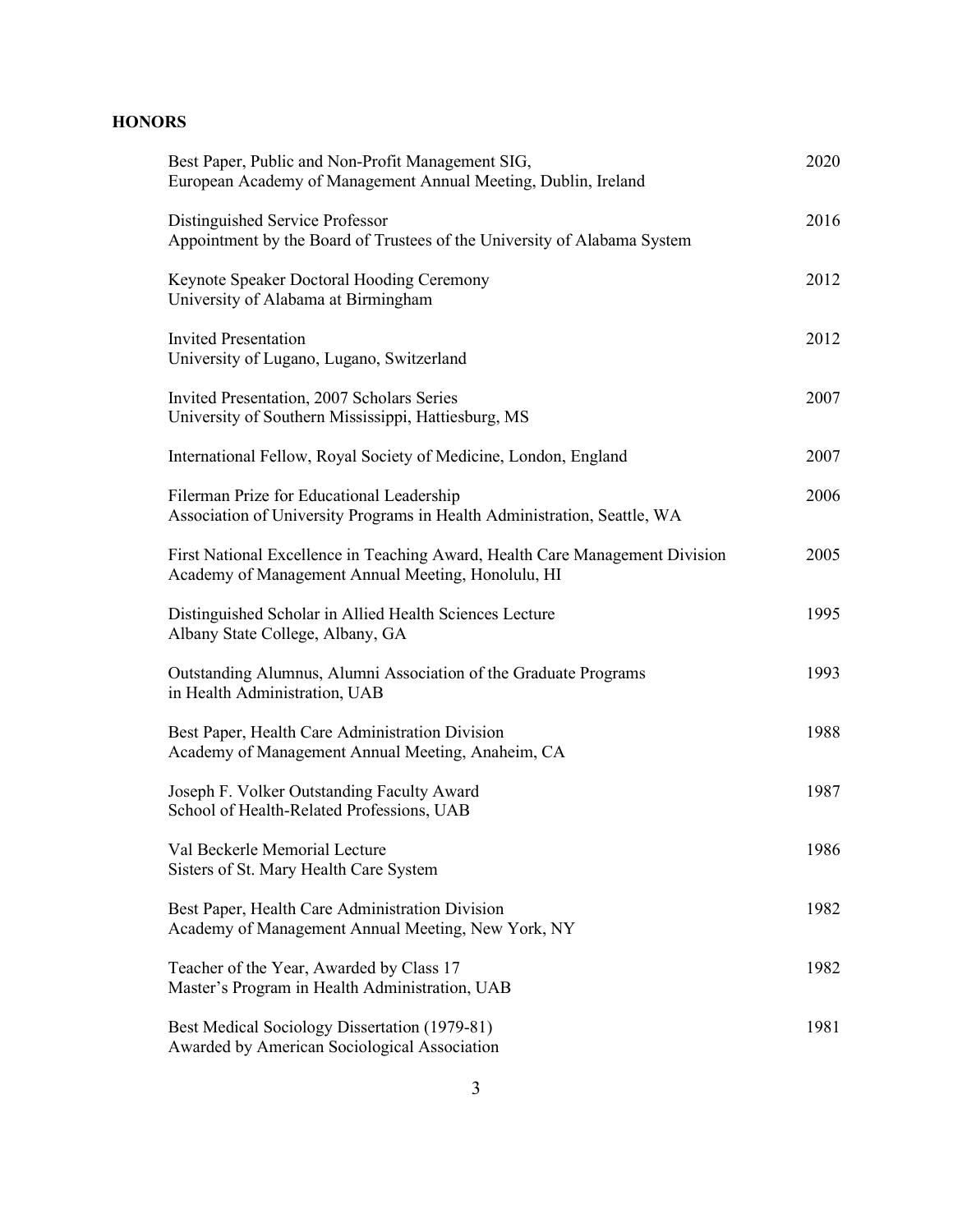| Best Paper, Health Care Administration Division<br>Academy of Management Annual Meeting, San Diego, CA | 1981      |
|--------------------------------------------------------------------------------------------------------|-----------|
| Delta Omega, Public Health Scholastic Honorary                                                         | 1981      |
| Alpha Eta Society, Allied Health Scholastic Honorary                                                   | 1975      |
| Clyde L. Sibley Memorial Scholarship                                                                   | 1969-1970 |

## **GRANTS AND CONTRACTS**

Principal Investigator-Project Director, *UAB-King Fahad Specialty Hospital-Dammam Executive Master of Science in Health Administration Program*, King Fahad Specialty Hospital-Dammam, Kingdom of Saudi Arabia, 2014-2016, \$1,700,000.

Principal Investigator-Project Director, *UAB-King Fahad Specialty Hospital-Dammam Executive Master of Science in Health Administration Program*, King Fahad Specialty Hospital-Dammam, Kingdom of Saudi Arabia, 2012-2013, \$2,079,246,

Principal Investigator, *The relationship between human resource management, organizational culture, and selected performance indicators in hospitals*, Press Ganey, 2004-2006, \$10,000,

Principal Investigator, *UAB-Yerevan, Armenia, School of Health Care Management and Administration Partnership in Health Management Education*. American International Health Alliance, 1999-2002, \$500,000.

Principal Investigator, *UAB Health Care Leadership Institute: Managing Health Services Organizations in the New Millennium*, UAB Health Services Foundation, 1998-2001, \$100,000.

Principal Investigator, *Assessment of the Effect of Implementation of Medical Care Cost Recovery Program's Data Capture Technologies on Information Resource Management Support*, Department of Veterans Affairs, 1994-1996, \$ 157,000.

Principal Investigator, *Evaluation of the Medical Care Cost Recovery Program's Data Capture Project,* Department of Veterans Affairs, 1993-1995, \$ 240,000, Funded.

Principal Investigator, *Development of a Forecasting Model for Service Demand*, University of Alabama Hospitals, 1991-1992, \$ 12,000.

### **REFEREED PUBLICATIONS**

Slyter, M., Hernandez, S.R., Hearld, L., Smith, D., & Borkowski. "Assessing How Well Hospitals Budget Operating Results by Examining the Relationship Between Budget Variances and Operating Margin." *Journal of Health Care Finance*. 48:2 (2021).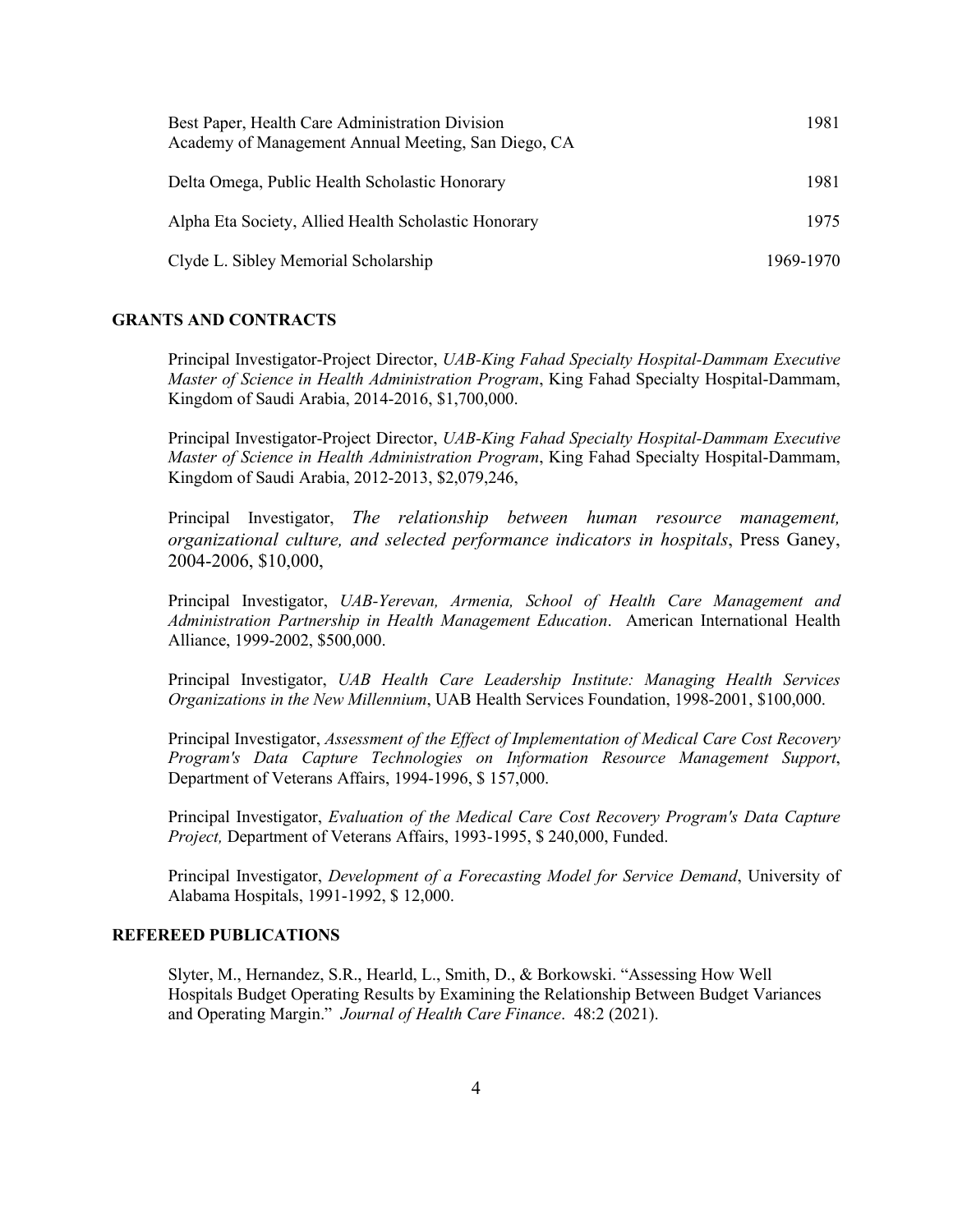Young, C.G, Feldman, S.S., and Hernandez, S.R. "Inter-organizational information sharing and bundled payment reimbursement: Do hospitals in the US use health information exchange to collaborate?" *International Journal of Medical Informatics*. <https://doi.org/10.1016/j.ijmedinf.2020.104298>

Tuttle, W., O'Connor, S., Borkowski, N., Hernandez, S.R. and Szychowski, J. "The Influence of U.S. News and World Report Rankings of Graduate Programs in Healthcare Management on Applicant Pool Quality and Student Job Placement of Graduates." *Journal of Health Administration Education*. 37:2 (2020) pp. 193-212.

Meese, K., Powers, T., Garman, A., Choi, S., and Hernandez, S.R., "Country-of-Origin and Brand Positioning for Health Care Services," *International Journal of Pharmaceutical and Healthcare Marketing*. 13:2 (2019) pp 183-199.

Hernandez, S.R. and O'Connor, S.J. "The Case for Healthcare Leader Competencies: Exploring the Evidence." *World Hospitals and Health Services*. 55:2 (2019) pp. 25-28.

Vinh, K., Walston, S.L., Szychowski, J. and Hernandez, S.R. "The Effects of Hospitalists on Average Length of Stay." *Journal of Healthcare Management*. 64:3 (2019), pp. 169-185.

Hernandez, S.R., O'Connor, S.J., and Meese, K. "Global Efforts to Professionalize the Healthcare Management Workforce: The Role of Competencies." *Journal of Health Administration Education*. 35:2(Spring 2018), pp 157-174.

Meese, K.A., Borkowski, N.M., Hernandez, S.R., and O'Connor, S.J. "Journal Rankings and Directions for Future Research in Health Care Management: A Global Perspective" *Health Services Management Research.* 30:2(2017), pp 129-137.

Davenport, P., O'Connor, S.J., Hernandez, S.R., Landry, A.Y., and Szychowski, J.M. "The Relationship between Emergency Department Wait Times and Inpatient Satisfaction." *Health Marketing Quarterly*. 34:3(May 2017), pp. 1-16.

Guerard, B., Omachonu, V., Hernandez, S.R., and Sen, B. "Chronic Conditions and Self-Reported Health in a Medicare Advantage Plan Population." *Population Health Management*. (20)2 (April 2017), pp. 132-138.

Bewley, L.W., Bonica, M.J., Hernandez, S.R., and Shewchuk, R.M. "Mentorship Mediated by Life-Career Season: An Analysis of a Multi-Dimensional Model of Mentoring among Career Groups of United States Army Officers," *Global Journal of Management and Business Research*. 16:8(September 2016), pp.35-45.

Guerard, B., Omachonu, V., Harvey, R.A., Hernandez, S.R., and Sen, B. "The Influence of Respondent Characteristics on the Validity of Self-Reported Survey Responses." *Health Services Research*. 51:3 (June 2016) pp. 937-52.

Byrd, J.D., Hernandez, S.R., Carlson, G.L., Hearld, L.R., Turpen, R.A. "Hospital Quality of Care: Evaluation of Resulting Financial Risk for Disclosure in Annual Reports." *Journal of Health Care Finance*. 42:1 (summer 2015), pp. 1-27.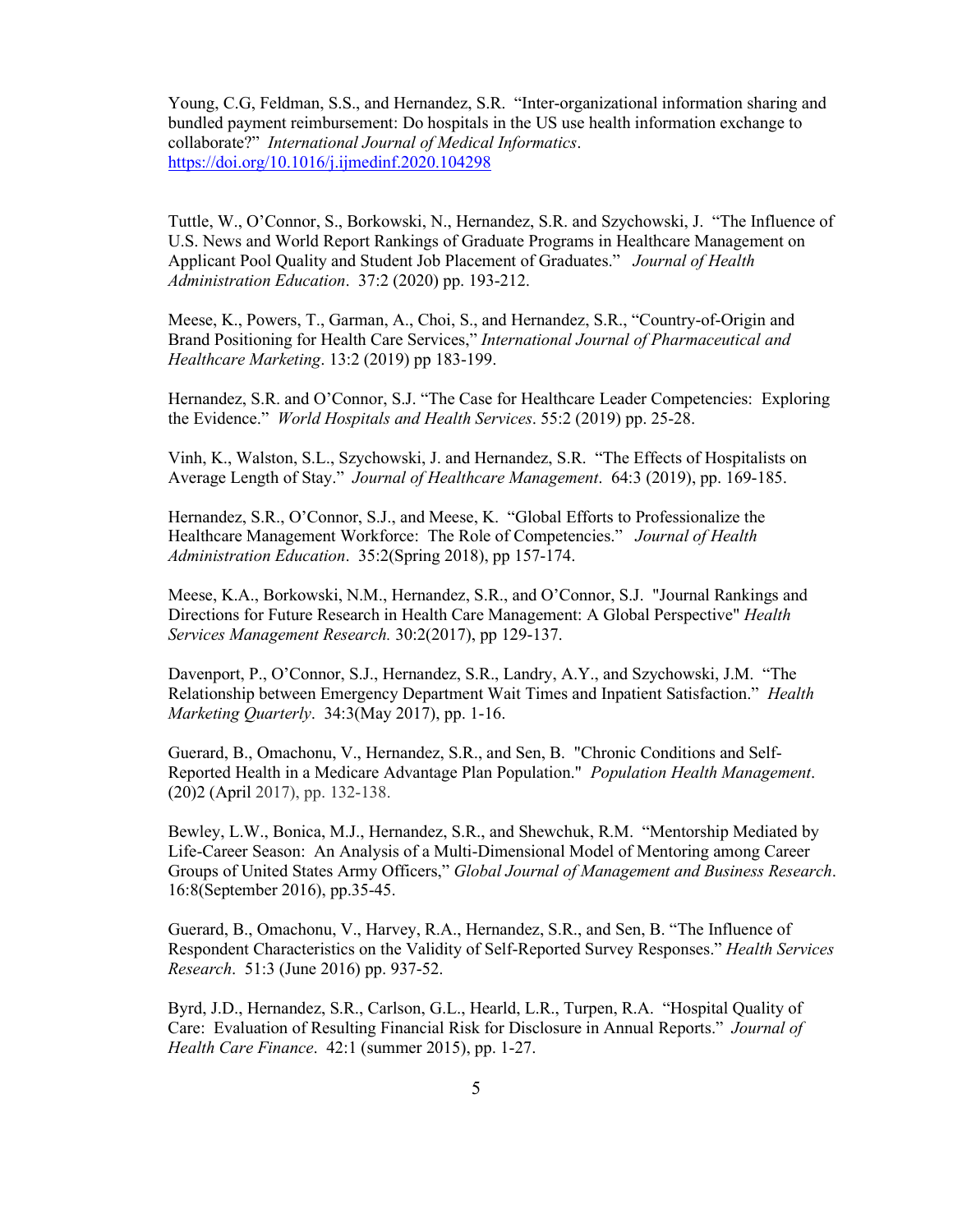Hernandez, S.R., Celaya, L.Y., Landry, A. and Shewchuk, R.M. "Management of Culture and Cultural Change in Healthcare Organisations: Editorial." *European Journal of Cross-Cultural Competence and Management*. 3:3(2014), pp. 193-196.

Platonova, E and Hernandez, S.R. "Innovative Human Resource Practices in US Hospitals: An Empirical Study." *Journal of Healthcare Management*. 58:4 (2013), pp.290-301.

Mazurenko, O., Qu, H., Hulchiy, O., Hernandez, S.R. and Shewchuk, R.M. "Determinants of Physicians' Career Choices in Ukraine" *International Journal of Behavioural and Healthcare Research* 3:3/4 (2012) pp. 291-305.

Landry, A.Y.; Hernandez, S. R.; Shewchuk, R. M.; and Garman, A. "A Configurational View of Executive Selection Behaviours: A Taxonomy of US Acute Care Hospitals." *Health Services Management Research* 23:3, 2010, 128-138.

Platonova, E., Hernandez, S.R., Shewchuk, R. and Leddy, K. "Study of the Relationship between Organizational Culture and Organizational Outcomes Using Hierarchical Linear Modeling Methodology." *Quality Management in Health Care* 15:3, 2006, 200-209.

Leatt P, Grady R, Begun JW, Hernandez SR, Hilberman DW, Leach DC, Lerner WM, Loebs SF, Prybil LD, Robbins C, Trufant JE, Dalston JW, Reed L, Sinioris ME. "The Final Report of the Blue Ribbon Task Force on Accreditation." *Journal of Health Administration Education*. 21:2 (2004), 121-166.

Hernandez, S.R. "Horizontal and Vertical Healthcare Integration: Lessons Learned from the United States." *Healthcare Papers*. 1:2, 2000, 59-65.

Hernandez, S.R., C.C. Haddock, W.M. Behrendt, and W. Klein. "Management Development and Succession Planning: Lessons for Health Services Organizations." *Journal of Management Development*. 10:4, 1991, 19-30.

Topping, S. and S.R. Hernandez. "Health Care Strategy Research, 1985-1990: A Critical Review." *Medical Care Review*. 48:1 (Spring 1991), 47-89.

Hernandez, S.R., C.C. Haddock, and J.B. Quintana. "The Relationship between Technology and Task Design in Hospital Nursing Units." *Health Services Management Research*. 3:2 (July 1990), 137-148.

McIlwain, T.F., and S.R. Hernandez. "An Assessment of Factors Influencing Physician Referral Behavior." *Academy of Management Best Paper Proceedings 1989*. Washington, DC: August 1989, 90-94.

Quintana, J.B., S.R. Hernandez, and C.C. Haddock. "Technology and Task Design: An Assessment in Hospital Nursing Units." *Academy of Management Best Paper Proceedings 1988*. Anaheim, CA: August 1988, 90-94.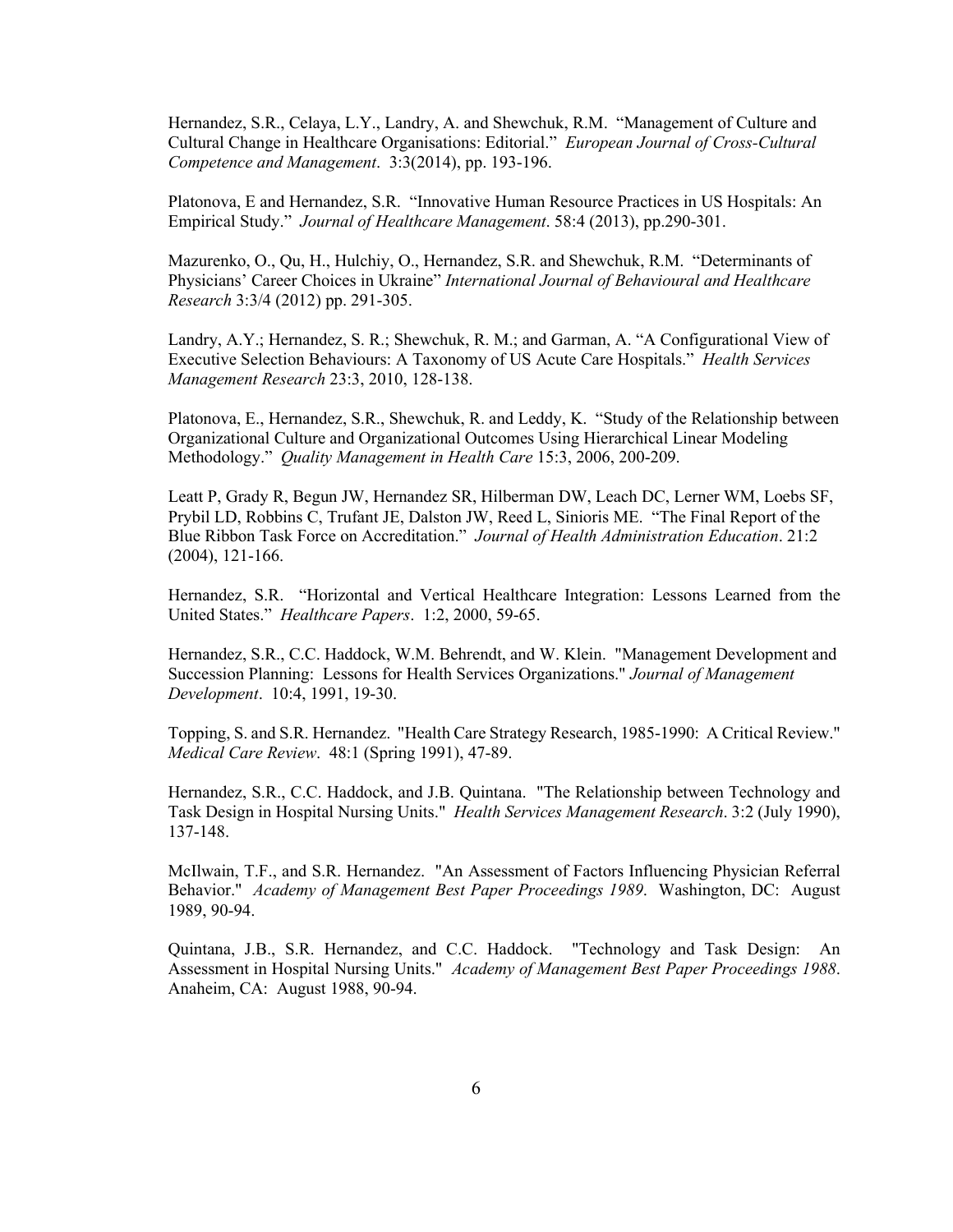Hernandez, S.R., A.D. Kaluzny, B. Parker, Y.M. Chae, and J.R. Brewington. "Enhancing Nursing Productivity: A Social Psychological Perspective." *Public Health Nursing*. 5:1 (March 1988), 52- 63.

Hernandez, S.R. "Lessons from Business Education for Health Management Education." *Journal of Health Administration Education*. (Summer 1986), 413-422.

Long, M., S.R. Hernandez, and M. Crawford. "Preferred Provider Organizations: Development and Growth." *Alabama Journal of Medical Sciences*. 22:4 (October 1985), 436-444.

Kaluzny, A.D. and S.R. Hernandez. "High Performance: Myth and Truth." *Group Practice Journal*. (July/August 1985), 52-59.

Hernandez, S.R. and D.B. Hill. "Regional Not-for-Profit Systems: Can They Compete with National Investor-Owned Firms?" *Southern Hospitals*. (July/August 1984), 14-22.

Hernandez, S.R. and A.D. Kaluzny. "Primary Care and Local Health Departments: The Initiation of a State-Sponsored Grant Program." *Journal of Community Health*. 9:2 (Winter 1983), 123-134.

Kaluzny, A.D. and S.R. Hernandez. "Managing Change in Health Care Organizations." *Medical Care Review*. (Fall 1983), 161-203.

Hernandez, S.R. and A.D. Kaluzny. "Hospital Closure: A Review of Current and Proposed Research." *Health Services Research*. 18:3 (Fall 1983), 419-436.

Hernandez, S.R. and A.D. Kaluzny. "Selected Determinants of Performance within a Set of Health Service Organizations." *Proceedings of the 42th Annual Meeting of the Academy of Management*. New York: August 1982, 52-56.

Hernandez, S.R. and A.D. Kaluzny. "Perspectives on Public Health: Professionals View the Functions of Local Health Department." *Public Health Reports*. 96:5 (September/October, 1981), 466-472.

Hernandez, S.R. and A.D. Kaluzny. "Social Psychological Processes within a Set of Health Service Organizations: An Empirical Assessment." *Proceedings of the 41st Annual Meeting of the Academy of Management*. San Diego, CA: August, 1981, 43-48.

## **BOOKS AND BOOK CHAPTERS**

Hernandez, S.R. "Management and Leadership in Health." In O. Hulchiy (ed.) *Public Health*. Vinnytsia: Nova Knyha, 2012, pp. 498-520.

Hernandez, S.R. and O'Connor, S.J. *Strategic Management of Human Resources in Health Service Organizations, 3nd Ed*. (Eds.) New York: Cengage Learning, 2010.

Hernandez, S.R. and O'Connor, S.J. Integrating Strategic Management and Human Resources" In Hernandez S.R., and O'Connor, S.J., editors. *Strategic Management of Human Resources in Health Service Organizations, 3nd Ed*. (Eds.) New York: Cengage Learning, 2010, p. 3-16.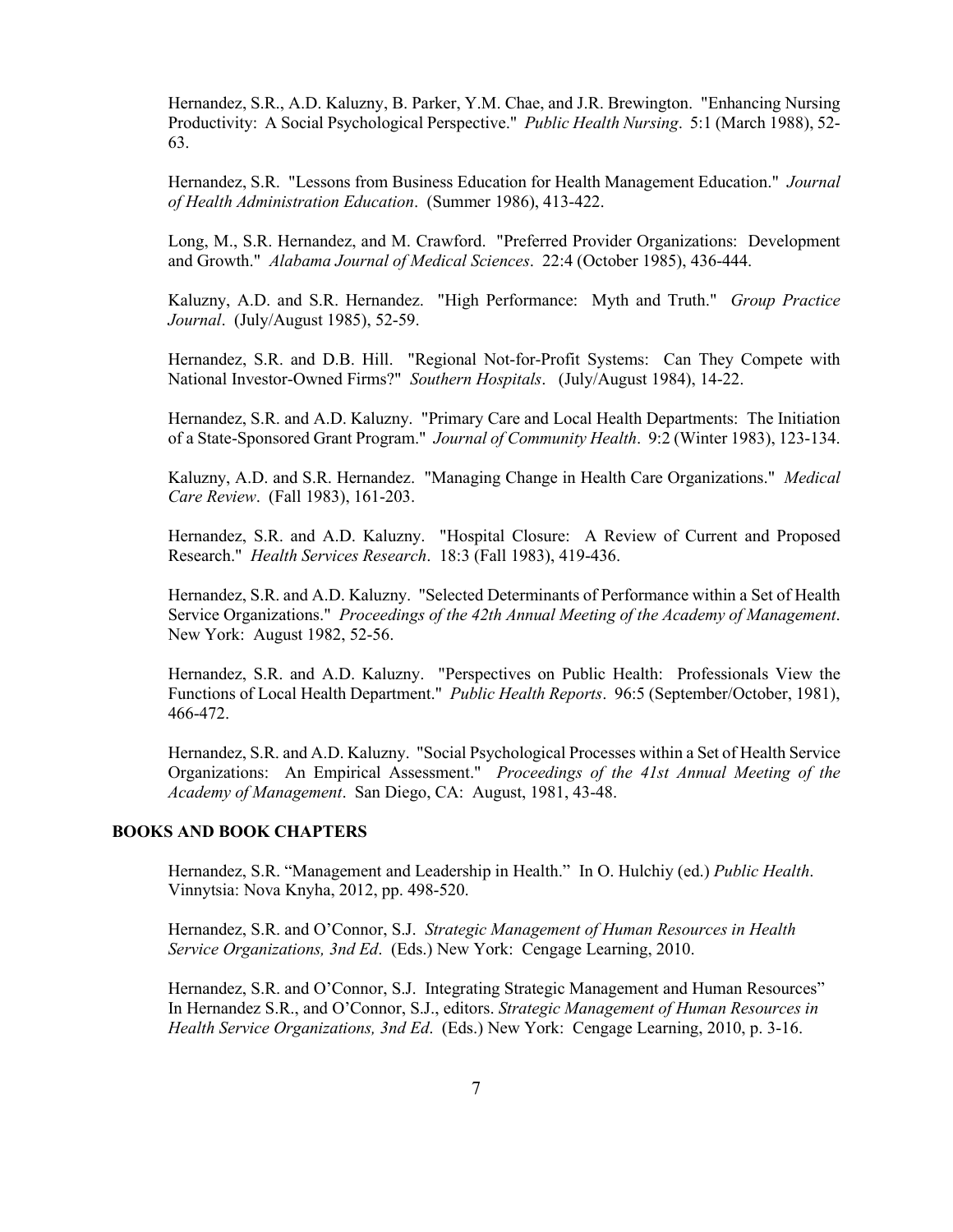Hernandez, S.R. and Platonova, E "Formulating Organizational Strategy" In Hernandez S.R., and O'Connor, S.J., editors. *Strategic Management of Human Resources in Health Service Organizations, 3nd Ed*. (Eds.) New York: Cengage Learning, 2010, p. 35-62.

Hernandez, S.R. and O'Connor, S.J. "Future Challenges in Human Resources Management" In Hernandez S.R., and O'Connor, S.J., editors. *Strategic Management of Human Resources in Health Service Organizations, 3nd Ed*. (Eds.) New York: Cengage Learning, 2010, p. 299-310.

Weiner, B., Helfrich, C., and Hernandez, S.R. "Organizational Learning, Innovation and Change." in S. Shortell and A. Kaluzny (eds.), *Health Care Management: A Text in Organizational Theory and Behavior, Fifth Edition*. New York: John Wiley, 2006.

Hernandez, S.R., Kaluzny, A.D., and Haddock, C.C. "Organizational Innovation, Change, and Learning." in S. Shortell and A. Kaluzny (eds.), *Health Care Management: A Text in Organizational Theory and Behavior, Fourth Edition*. New York: John Wiley, 2000.

Fottler, M., S.R. Hernandez, and C.L. Joiner. *Strategic Management of Human Resources in Health Service Organizations*. (eds.) New York: John Wiley and Sons, 1988.

Kaluzny, A.D. and S.R. Hernandez. "Organizational Change and Innovation." in S. Shortell and A. Kaluzny (eds.), *Health Care Management: A Text in Organizational Theory and Behavior, Second Edition*. New York: John Wiley, 1988, 379-417.

Kaluzny, A.D. and S.R. Hernandez. "Managing Organizational Change and Innovation." in S. Shortell and A. Kaluzny (eds.), *Health Care Management: A Text in Organizational Theory and Behavior*. New York: John Wiley, 1983, 378-417.

Hernandez, S.R. "Assessment of a Health Manpower Meeting." *Proceedings of the Governor's Health Manpower Conference*. Birmingham: Alabama Regional Medical Program, 1972, 51-74.

#### **RESEARCH REPORTS**

Hernandez, S.R., Johns, M. *An Assessment of the Implementation of the MCCR Data Capture Technology: Managerial Implications*. Research Report to Office of Research and Development, Department of Veterans Affairs, Washington, DC. 1998.

*Quality Management in Health Services Organizations*. Research Report (5):1, Birmingham, AL: Health Industry Forum, 1991.

*Multi-organization Relations in Health Services Delivery*. Research Report (4):2, Birmingham, AL: Health Industry Forum, 1990.

*Ambulatory Health Care Services*. Research Report (4):1, Birmingham, AL: Health Industry Forum, 1990.

*Human Resources Management in Health Services Organizations*. Research Report (3):2, Birmingham, AL: Health Industry Forum, 1989.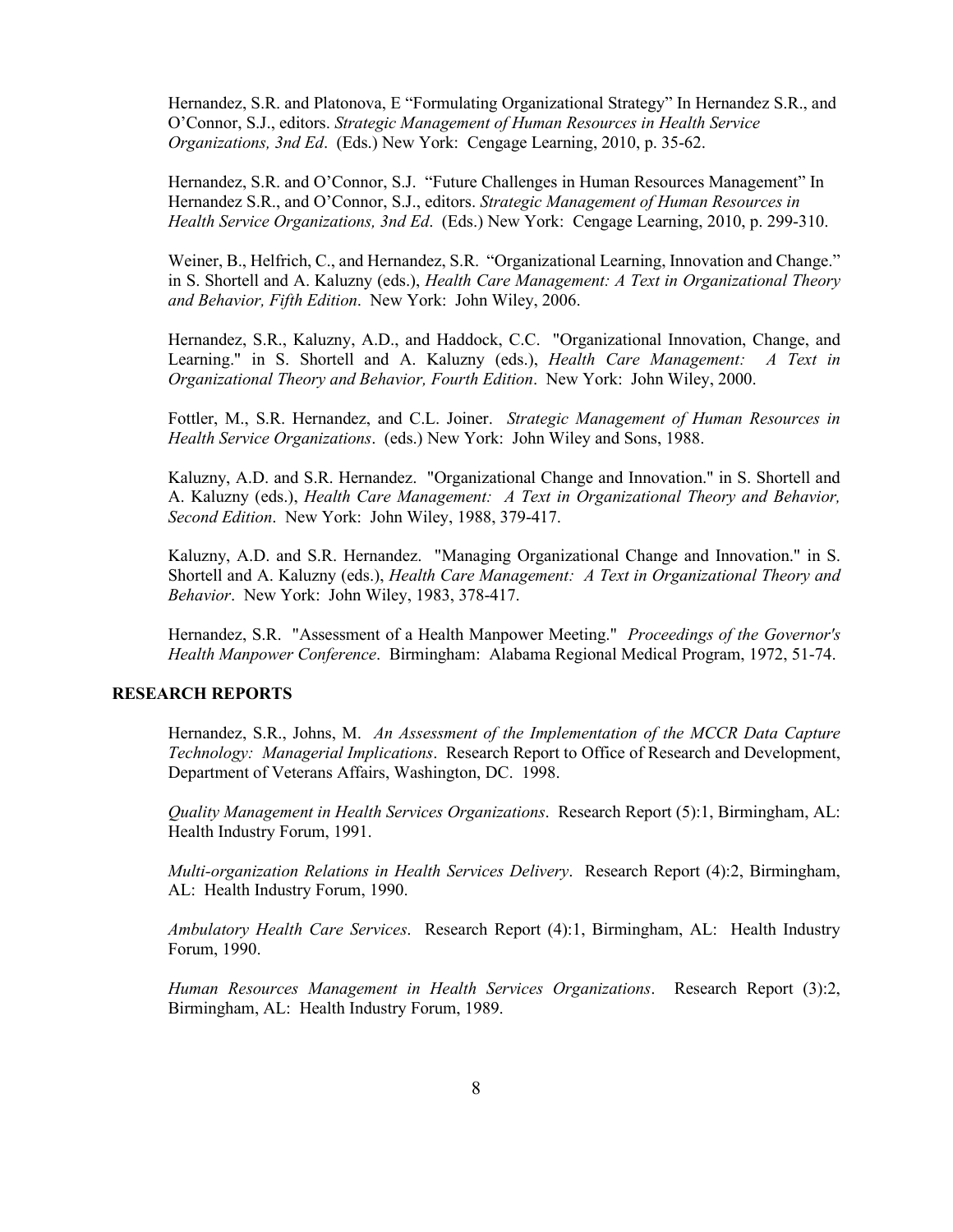*Innovations in Health Services Delivery*. Research Report (3):1, Birmingham, AL: Health Industry Forum, 1989.

*Quality in Health Services Delivery*. Research Report (2):2, Birmingham, AL: Health Industry Forum, 1988.

*Prospective Reimbursement: The Operational Issues*. Research Report (2):1, Birmingham, AL: Health Industry Forum, 1988.

*Physician-Market-Hospital Linkages: Strategies for Patient Acquisition*. Research Report (1):2, Birmingham, AL: Health Industry Forum, 1987.

*New Product Development: Gaining Competitive Advantage in the Health Services Industry*. Research Report (1):1, Birmingham, AL: Health Industry Forum, 1987.

Hernandez, S.R. "Anticipated Market Behavior of Patients and Providers Following Hospital Closure." in *Suggested Methodology to Determine Savings in Area-wide Inpatient Costs Due to Discontinuance and Conversion Activities*. Report to BHF-HRA (HRA 232-80-0022), U.S. Department of Health and Human Services, May, 1981, 9-29.

Hernandez, S.R. *A Causal Model of Selected Social Psychological Processes Affecting Work Groups in Health Service Organizations*. Unpublished doctoral dissertation, University of North Carolina at Chapel Hill, 1981.

Hernandez, S.R. *Study of the Differences of Opinion Concerning Manpower Problems in the Delivery of Health Care as Represented by Various Selected Health Professionals*. Unpublished master's thesis, University of Alabama at Birmingham, 1971.

#### **PRESENTATIONS**

#### *Refereed Paper Presentations*

Law, J., Hernandez, S.R., Szychowski, J., Hall, A., & Carroll, N. "Medicaid expansion, disproportionate share payments, and the performance of safety net hospitals." Academy of Management Annual Meeting, Seattle, Washington, August 2021.

Peterson, R., Hernandez, S.R., Carroll, N., Landry, A., & Opoku-Agyeman, W. "An Analysis of Hospitalist Programs in Critical Access Hospitals." European Academy of Management Annual Meeting, Winterthur, Switzerland, June 2022.

Thompson, H., Hernandez, S.R., Borkowski, N., Weech-Maldonado, R., & Opoku-Agyeman, W. "The Relationship Between Accreditation and Performance among Federally Qualified Health Centers." Academy of Management Annual Meeting, August 2021.

Thompson, H., Hernandez, S.R., Borkowski, N., Weech-Maldonado, R., & Opoku-Agyeman, W. "The Relationship Between Accreditation and Performance among Federally Qualified Health Centers." European Academy of Management Annual Meeting, Montreal, Canada, June 2021.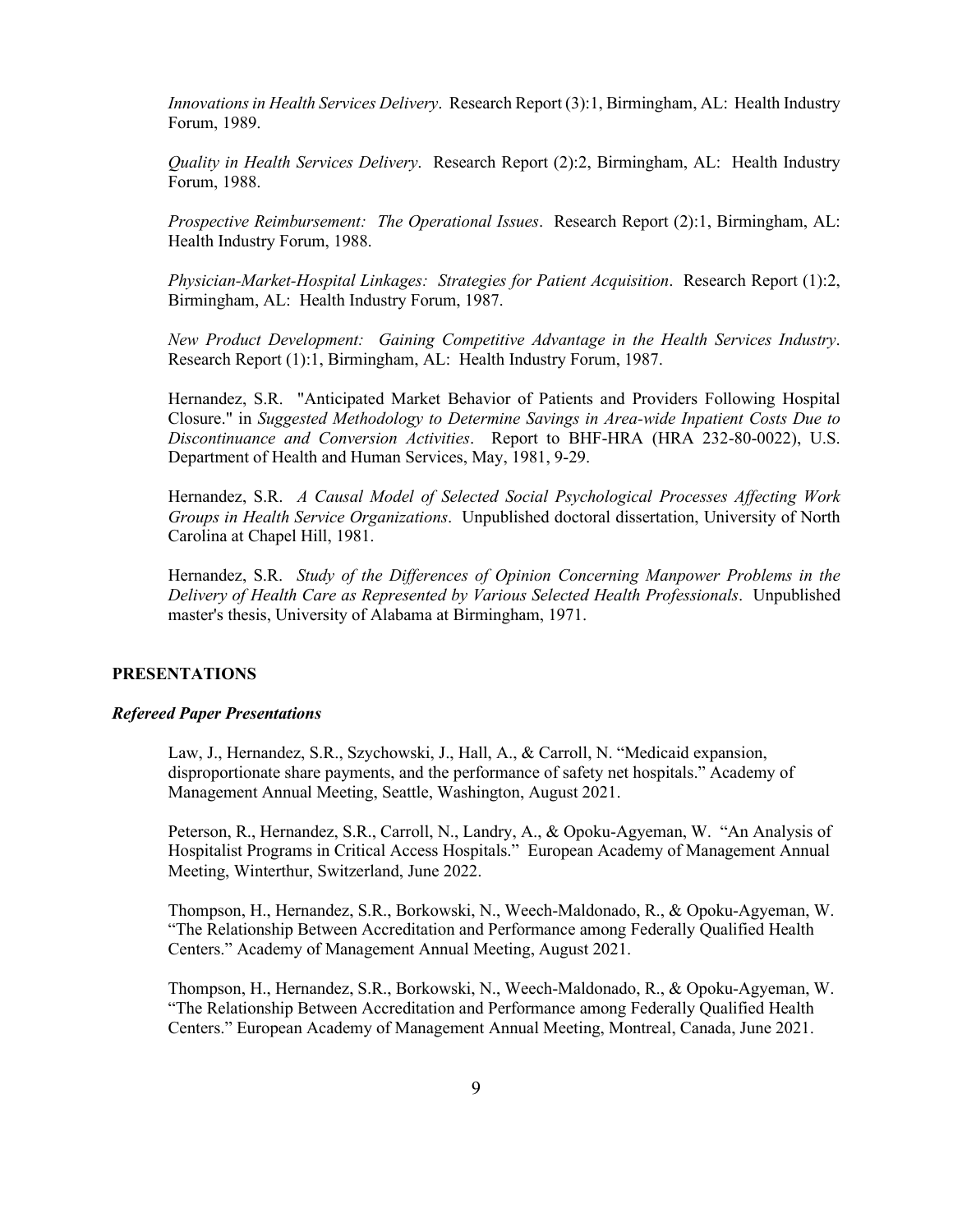Wiechart, M., Hernandez, S.R., O'Connor, S., & Szychowski, J. "The Causes and Consequences of Burnout among Emergency Room Physicians," European Academy of Management Annual Meeting, Dublin, Ireland, December 2020.

Moores, L., Landry, A., Hernandez, S.R., Szychowski, J. & Borkowski, N. "Reported Clinical and Financial Performance of Hospitals with Physician CEOs Compared to those with Nonphysician CEOs,". European Academy of Management Annual Meeting (EURAM), Dublin, Ireland, December 2020.

Moores, L., Borkowski, N., Hernandez, S.R. & Landry, A. "Reported Clinical and Financial Performance of Hospitals with Physician CEOs Compared to those with Nonphysician CEOs," Academy of Management Annual Meeting, Vancouver, Canada, August 2020

Cullen, S., Landry, A., Hernandez, S.R., & Opoku-Agyeman, W., "Interorganizational Relationships and Hospital Adoption of Surgical Robots," Academy of Management Annual Meeting, Boston, MA, August 2019.

Meese, K., Hernandez, S.R., & O'Connor, S., "Health Care Management and Leadership Competencies: A Global Scoping Review of the Literature," European Academy of Management Annual Meeting (EURAM) Annual Meeting, Lisbon, Portugal, June 2019.

Slyter, M., Hernandez, S.R., Borkowski, N., Hearld, L., & Smith, D. "The Relationship between Hospital Budget Variances and Operating Margin," Academy of Management Annual Meeting, Atlanta, GA, August 2017.

Meese, K., Powers, T., Hernandez, S.R., Johnson, T. "Country-of-Origin and Brand Positioning for High-Involvement Health Care Services," Academy of Marketing Science Annual Meeting, San Diego, CA, May 2017.

Meese, K. & Hernandez, S.R. , "Strategy, Reputation, and Environment: A Conceptual Model for International Patient Services," Academy of Management Annual Meeting, Anaheim, CA, August 2016.

Lord, J. & Hernandez, S.R. , "Narcissist Executives and Coopetition Strategy Adoption," Academy of Management Annual Meeting, Anaheim, CA, August 2016.

Harlin, T.J., Hernandez, S.R. & O'Connor, S.J. "Analyzing the relationship between patient care outcomes and patient perceptions of quality." Academy of Management Annual Meeting, Vancouver, August 2015.

Byrd, J., Hernandez, S.R., Carlson, G., Hearld, L. & Turpen, R.A. "Hospital Quality of Care: Evaluation of Resulting Financial Risk for Disclosure in Annual Reports." Southeastern Region American Accounting Association, St. Petersburg, April 2014.

McWhorter, J., Hernandez, S.R., Patrician, P., & Sen, B. "Organizational Predictors of Early Adapters of Innovation." Academy of Management Annual Meeting, Orlando, August 2013.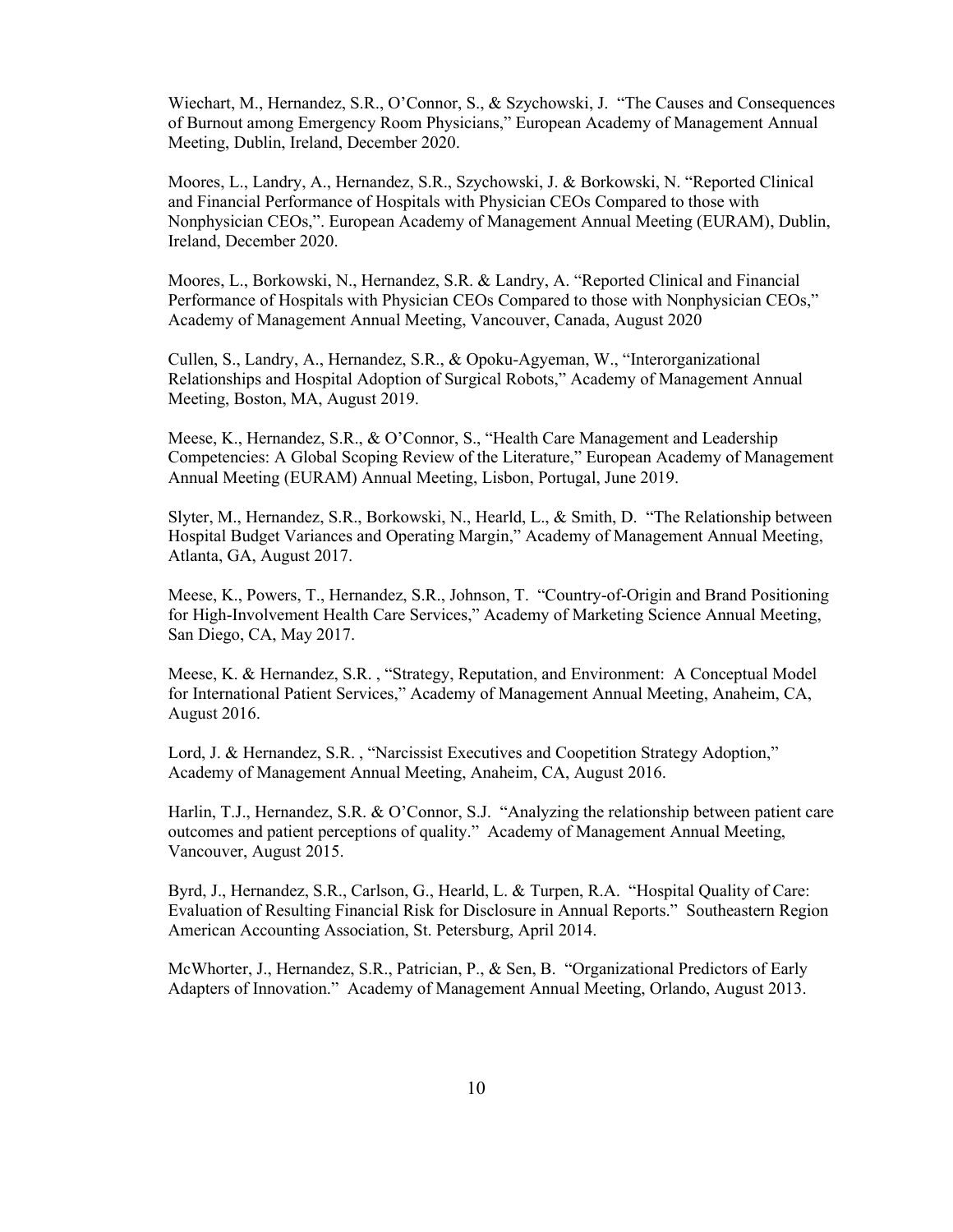Vendramini, E., Borgonovi, E., Lega, F., Hernandez, S.R., Hoff, T., O'Connor, S.J., Young, G. "Lessons on Performance Management in the Health Care Sector from an International Perspective." Refereed Symposium. Annual Meeting of the Academy of Management, Health Care Management Division, Orlando, August 2013.

Smith, T. and Hernandez, S.R. "Organizational Configurations in Medical Group Practices: A Test of Porter's Generic Strategies."Academy of Management Annual Meeting, Boston, 2012.

West, D., Stanowski, A., Hernandez, S.R., & Ramirez, B. "International Health Management Education: Phase II Findings, Results, and Implications." Business and Health Administration Association Conference, Chicago, March 2012.

Erwin, C., Hernandez, S.R., & Shewchuk, R.M. "Identifying Strategic Groups of Nonprofit Hospital Organizations Based on Fundraising Performance Characteristics." Academy of Management Annual Meeting, San Antonio, August 2011.

Tsavatewa, C. and Hernandez, S.R. "Extending the Question to Why? An Institutional Perspective on End-of-Life Services in Acute Care." Southern Management Association Annual Meeting, Ashville, November 2009.

Gupte, G. and Hernandez, S.R. "Diffusion of Quality Improvement Processes in Hospitals: Evaluation of the Strategy to Improve Quality." Southern Management Association Annual Meeting, Ashville, November 2009.

Panjamapirom, A., Steward, J.L. and Hernandez, S.R. "Healthcare Strategy Research 2000-2006: A New Millennium Review," Academy of Management Annual Meeting, Chicago, August 2009.

Sanders, T., Hernandez, S.R., and Powers, T. "Environmental Influences on Hospital Adoption of the Nurse Magnet Concept: Policy and Managerial Implications," Academy of Management Annual Meeting, Anaheim, August 2008.

Yarbrough, A., Hernandez, S.R., Shewchuk, R., and Garman, A. "The Relationships among CEO Origin, Succession Planning, and Strategic Orientation in Healthcare," Academy of Management Annual Meeting, Philadelphia, August 2007

Panjamapirom, A. and Hernandez, S.R. "An Institutional-Theory Perspective on Electronic Health Record (EHR) Adoption," Academy of Management Meeting, Philadelphia, August 2007

Platonova, E., Hernandez, S.R., Shewchuk, R. and Leddy, K. "Study of the Relationship between Organizational Culture and Organizational Outcomes Using Hierarchical Linear Modeling Methodology.," Southern Management Association Annual Meeting, Clearwater, October, 2006.

Hernandez, S.R. and Shewchuk, R. "Using Nominal Group Technique to Identify Key Results Areas for Ukraine Health Care Organizations," European Academy of Management 2006 Annual Meeting, Oslo, Norway, May 2006.

Hernandez, S.R. Platonova, E. and Shewchuk, R. "Human resource management, organizational culture, and hospital performance," Academy of Management Annual Meeting, Honolulu, August 2005.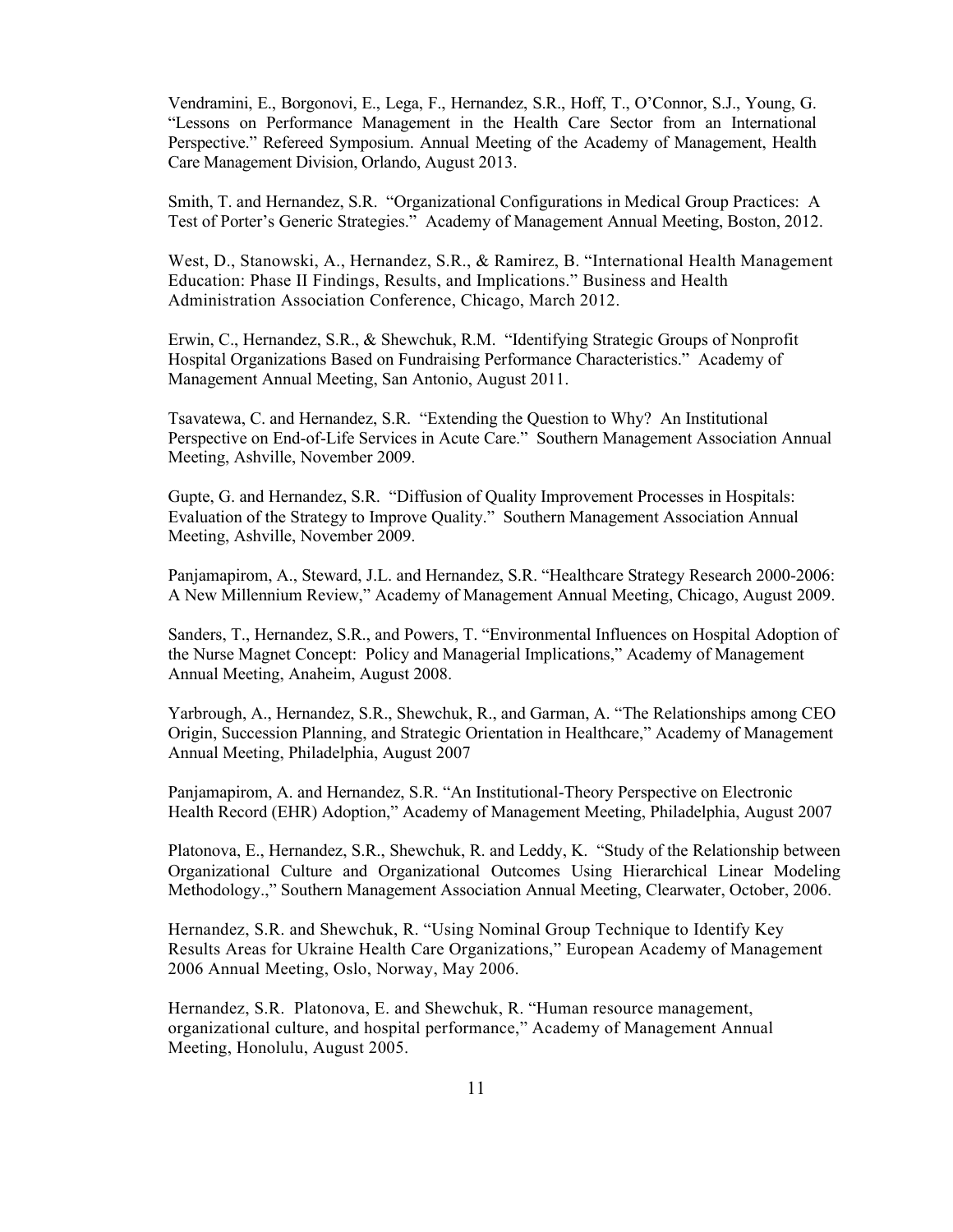Platonova, E. Wech, B., and Hernandez, S.R. "Exploring the Relationship between Strategic Human Resource Management, Organizational Culture, and Organizational Performance," Southern Management Association Meeting, San Antonio, October 2004.

Aiken, L., Hernandez, R. Powell, M., Thompson, M. Demirchyan, A., Vargas, D., Weinstein, Akagarian, S., Howell, E., and Younger, J., "The Impact of Professional Nursing Practice Standards on Quality of Hospital Care in Russia and Armenia," International Society for Quality in Healthcare International Meeting, Dallas, November, 2003.

Williams, D. and S.R. Hernandez, "Relationship among Managerial Opportunism, Agency Issues, and Failure of Physician Practice Management Firms." Academy of Management Annual Meeting, Seattle, August 2003.

Hernandez, S.R. and Shewchuk, R. "Determining Health Management Education Curriculum Needs in the Caucuses Using Nominal Group Technique." Association of Schools of Allied Health Professions Annual Meeting. San Diego, October 2002.

Williams, D. and S.R. Hernandez, "Innovation and Physician Practices: The Case for Social Entrepreneurship." Academy of Management Annual Meeting, Denver, August 2002.

LaFrance, K. and S.R. Hernandez. "The Effects of Sociodemographic Characteristics on Patient Satisfaction under Three Managed Care Condition Academy of Management Annual Meeting, Denver, August 2002."

Nazaretyan, M. and S.R. Hernandez, "Health Management Education Partnership Program in Armenia." Association of Schools of Public Health in the European Region Annual Conference, Hortobagy, Hungary, September 2001.

McCleary, K. and S.R. Hernandez. "Selected Determinants of Performance Within a Set of Health Care Teams." Academy of Management Annual Meeting, Chicago, August 1999.

Robertson, R.H., M. Hassan, and S.R. Hernandez. "The Marginal Effects of Diversification on the Risk-Return Performance of Publicly Traded Health Care Firms: Implications for the Effects of Health Care Reform." AHSR Annual Meeting, San Diego, June 1994.

Hernandez, S.R., M. Hassan, M. Bowers, and R. Shewchuk. "Development of a Forecasting Model for Service Demand." ORSA-TIMS Annual Meeting, Phoenix, November 1993.

Hernandez, S.R. and J. Sheridan. "Major Obstacles to TQM Impact Assessment in Health Care Organizations." ORSA-TIMS Annual Meeting, Phoenix, November 1993.

Poenca, E.J. and S.R. Hernandez. ""The Relationship between Organizational Culture and Strategy in Hospitals." ORSA-TIMS Annual Meeting, San Francisco, November 1992.

Topping, S., and S.R. Hernandez. "Is a PIMS-Type Data Base Possible for the Hospital Industry? An Important Question for Practitioners and Strategy Researchers Alike." Southern Management Association Annual Meeting, Atlanta, GA, November 1991.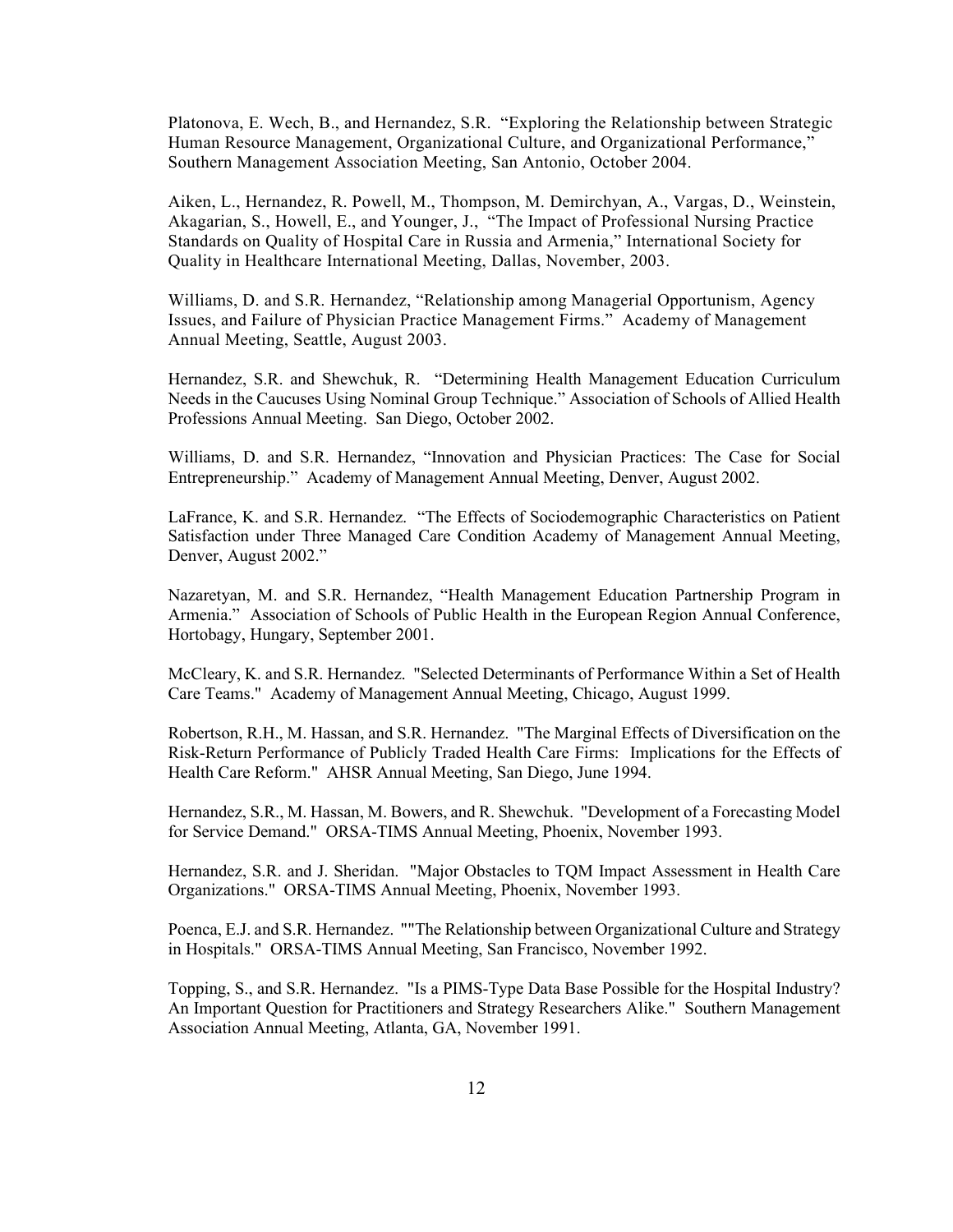Robertson, R.H., M. Hassan, and S.R. Hernandez. "Competitive Advantage Through Environmental Linking: The Role of Governing Boards in Preserving Rural Nonprofit Community Hospitals." Academy of Management Annual Meeting, Miami, FL: August 1991.

Hernandez, S.R., C.C. Haddock, and J.B. Quintana. "The Congruency of Technology and Task Design: An Assessment in Hospital Nursing Units." Academy of Management Annual Meeting, San Francisco, CA: August 1990.

McIlwain, T.F., and S.R. Hernandez. "An Assessment of Factors Influencing Physician Referral Behavior." Academy of Management Annual Meeting, Washington, DC: August 1989.

Quintana, J.B., S.R. Hernandez, and C.C. Haddock. "Technology and Task Design: An Assessment in Hospital Nursing Units." Academy of Management Annual Meeting, Anaheim: August 1988.

Hernandez, S.R., A. McDonald, and S. Perry. "Assessment of the Effect of a Quality Circle Program in a Community Hospital." Academy of Management Annual Meeting, New Orleans: August 1987.

Hernandez, S.R. and S. Snider. "Management Strategies to Encourage Cost Effective Hospital Practice Patterns by Physicians." Academy of Management Meeting, San Diego: August 1985.

Mercer, A.A., S.R. Hernandez, and K. Bilson. "Factors Influencing Organizational Commitment by Physicians." Academy of Management Annual Meeting, San Diego: August 1985.

Hernandez, S.R., L.E. Mostellar, and A.A. Mercer. "Determinants of Physician Satisfaction with a Hospital." Academy of Management Annual Meeting, Boston: August 1984.

Hernandez, S.R., and M.D. Fottler. "Perceptions of Organizational Adaptation among Nursing Personnel." Academy of Management Annual Meeting, Boston: August 1984.

Quintana, J. and S.R. Hernandez. "Technology and Task Design: An Integrative Model." Academy of Management Annual Meeting, Boston: 1984.

Hernandez, S.R. "Initiation of Multi-Hospital Systems." American Public Health Association Annual Meeting, Dallas: November 1983.

Hernandez, S.R., J.B. Quintana and C.T. Moore. "Environmental, Organizational, and Perceptual Determinants of Hospital System Formation." Academy of Management Annual Meeting, Dallas: August 1983.

Mercer, A.A. and S.R. Hernandez. "Organizational Commitment by Professionals: The Case of Hospitals and Physicians." Academy of Management Annual Meeting, Dallas: August 1983.

Hernandez, S.R., T. Moore, and R. Thompson. "Factors Influencing Development of Multi-Hospital Systems." American Public Health Association Annual Meeting, Montreal: November 1982.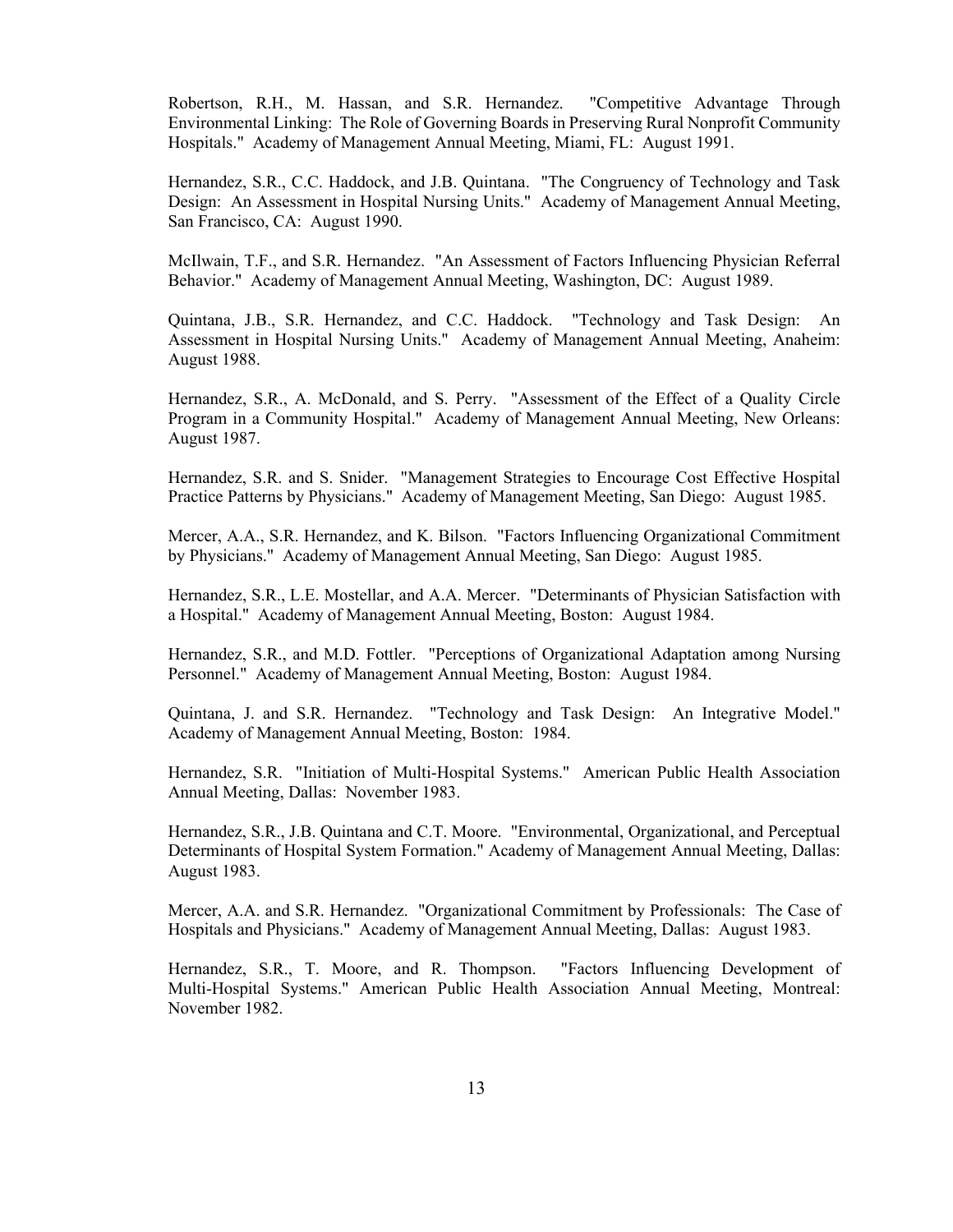Hernandez, S.R. and A.A. Mercer. "Organizational Climate and Job Satisfaction in Local Health Departments." American Public Health Association Annual Meeting, Montreal: November 1982.

Hernandez, S.R. and A.D. Kaluzny. "Selected Determinants of Performance within a Set of Health Service Organizations." Academy of Management Annual Meeting, New York: August 1982.

Hernandez, S.R. and A.A. Mercer. "Organizational Climate within a Set of Health Service Organizations: Construct Validation of the OCDQ." Academy of Management Annual Meeting, New York: August 1982.

Hernandez, S.R. "A Causal Model of Social Psychological Processes Affecting Work Groups in Health Service Organizations." Association of University Programs in Health Administration Annual Meeting, Washington, D.C.: April 1982.

Hernandez, S.R., A. Kaluzny, and B. Parker. "Relationship of Social Psychological Processes to Productivity in Local Health Departments." American Public Health Association Annual Meeting, Los Angeles: November 1981.

Hernandez, S.R. and A.D. Kaluzny. "Organizational Design as a Control Strategy." American Sociological Association Annual Meeting, Toronto: August 1981.

Hernandez, S.R. and A.D. Kaluzny. "Social Psychological Processes within a Set of Health Service Organizations: An Empirical Assessment." Academy of Management Annual Meeting, San Diego: August 1981.

Hernandez, S.R., A.D. Kaluzny, and S. Farrow. "Function and Design of Local Health Departments: An Empirical Assessment." American Public Health Association Meeting, Detroit: October 1980.

Hernandez, S.R. and A.D. Kaluzny. "Determinants of Program Initiation: The First Stage of the Innovation Process." American Sociological Association Annual Meeting, New York: August 1980.

Hernandez, S.R. and A.D. Kaluzny. "Determinants of 'Grantsmanship': The Case of Local Health Departments." Academy of Management Annual Meeting, Detroit: August 1980.

Harrison, W., A.D. Kaluzny, S. Farrow, and S.R. Hernandez, "Program Innovation in Local Health Agencies: A Contingency Perspective." American Public Health Association Annual Meeting, New York: November 1979.

### *International Research Sessions*

Track Organizer and Chair, "Healthcare Management Research," EURAM 19th Annual Meeting, Montreal, Canada, June 2021.

Track Organizer and Chair, "Healthcare Management Research," EURAM 19th Annual Meeting, Dublin, Ireland, December 2020.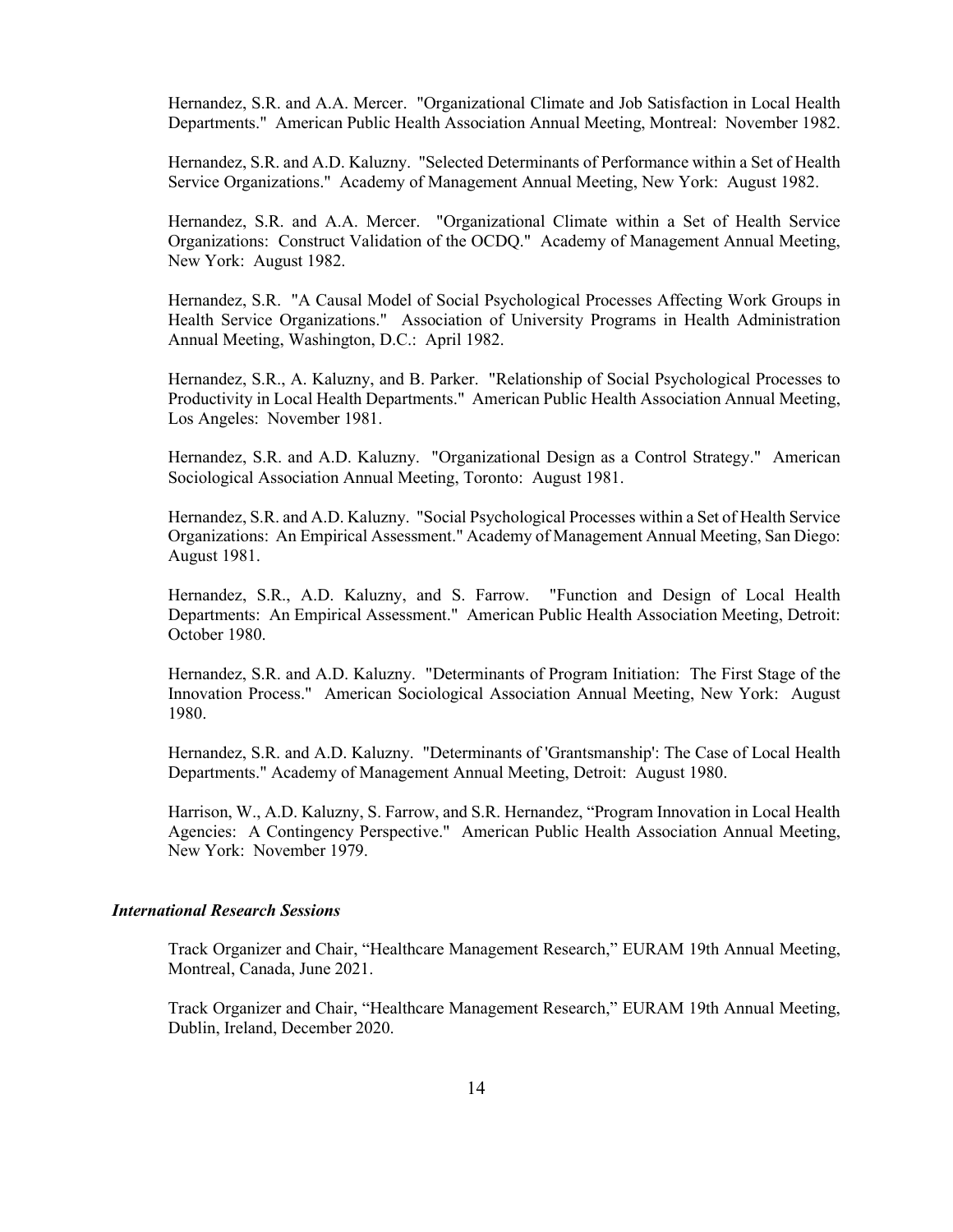Track Organizer and Chair, "Healthcare Management Research," EURAM 18<sup>th</sup> Annual Meeting, Lisbon, Portugal, June 2019.

Track Organizer and Chair, "Healthcare Management Research," EURAM 17<sup>th</sup> Annual Meeting, Reykjavik, Iceland, June 2018.

Track Organizer and Chair, "Healthcare Management Research," EURAM 16<sup>th</sup> Annual Meeting, Glasgow, Scotland, June 2017.

Track Organizer and Chair, "Management Research in Healthcare Organizations," EURAM 16<sup>th</sup> Annual Meeting, Paris, France, June 2016.

Track Organizer and Chair, "Management Research in Healthcare Organizations," EURAM 15<sup>th</sup> Annual Meeting, Warsaw, Poland, June 2015.

Track Organizer and Chair, "Management Research in Healthcare Organizations," EURAM 14th Annual Meeting, Valencia, Spain, June 2014.

Track Organizer and Chair, "Management Research in Healthcare Organizations," EURAM 13<sup>th</sup> Annual Meeting, Istanbul, Turkey, June 2013.

Track Organizer and Chair, "Research in Healthcare Management," EURAM 12<sup>th</sup> Annual Meeting, Rotterdam, Netherlands, June 2012.

Panel Chair, "Managing Contradictory Consequences of Healthcare Trends to Provide Public Value: The Role of Healthcare Management Reforms in the 21<sup>st</sup> Century," XVI International Research Society for Public Management Conference, Rome, Italy, April 2012.

Track Organizer and Chair, "Management of Culture and Change in Healthcare Organizations," EURAM 11th Annual Meeting, Tallinn, Estonia, June 2011.

Track Organizer and Chair, "Back to the Future in Healthcare Organization and Management," EURAM  $10^{th}$  Annual Meeting, Rome, Italy, June 2010.

Track Organizer and Chair, "Healthcare Management Renewal and Organizational Change," EURAM 9th Annual Meeting, Liverpool, England, May 2009.

#### *Invited Papers, Presentations, and Discussant Activities*

Presentation, "Isms in Academia: Exploring how to Foster an Inclusive Culture Inside and Outside the Classroom." PDW for eight Divisions, Academy of Management Annual Meeting, Boston, MA, August 2019.

Presentation, "A Competency-Based Approach to Enhance Healthcare Management: How to Make a Best Use of It." International Hospital Federation World Congress, Brisbane, Australia, October 2018.

Presentation, "Advancing Knowledge of Global Healthcare Management: Competencies and Outcomes." International Hospital Federation World Congress, Taipei, Taiwan, November 2017.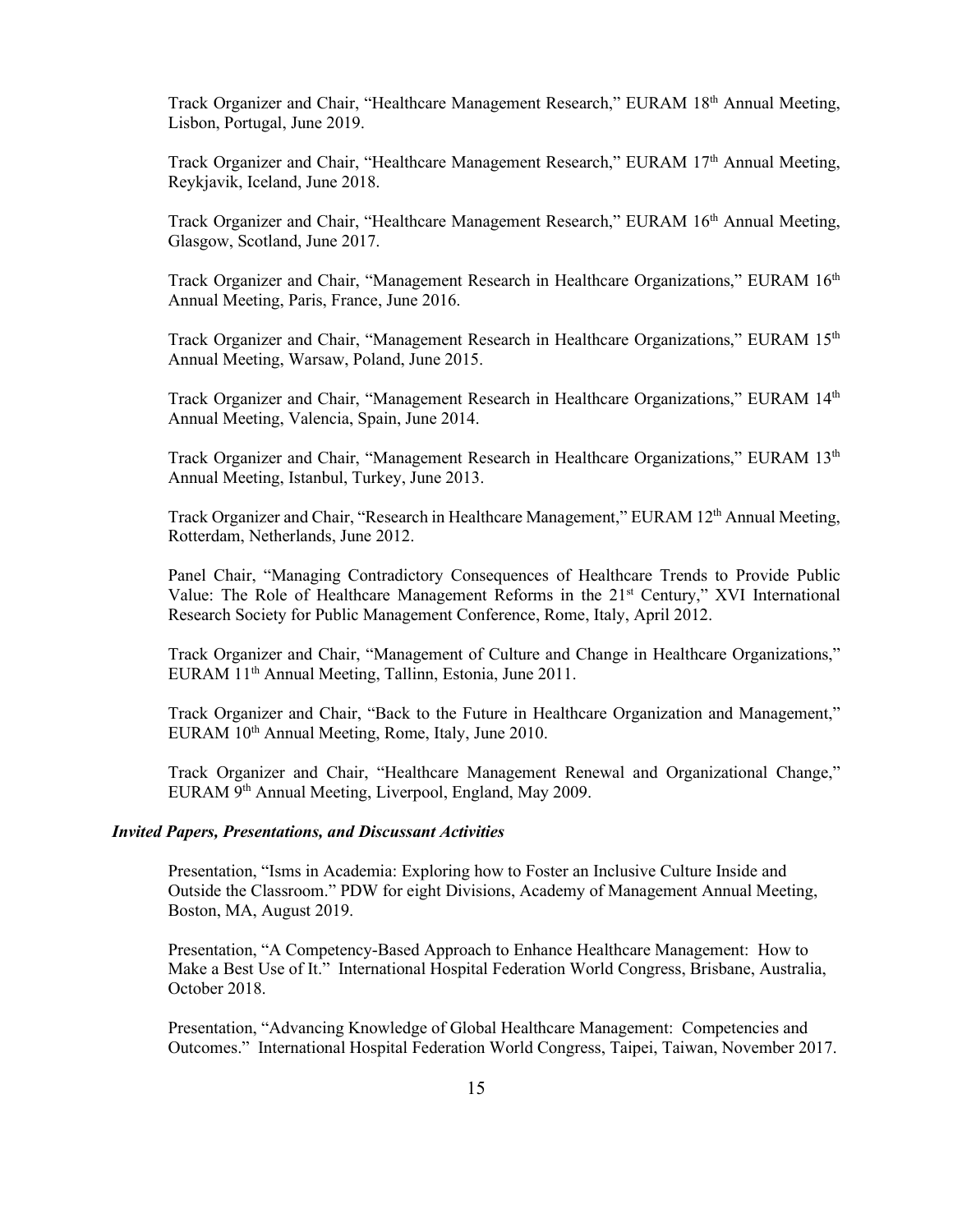Presentation, "Linking Management Competencies to Organizational Outcomes." International Hospital Federation SIG Meeting, Washington, DC, USA, February 2017.

Presentation, "A Global Need for the Professionalization of Healthcare Management." International Hospital Federation World Congress, Durban, South Africa, November 2016.

Organizer and Presenter, "International Research Trends in Healthcare Management." Academy of Management Annual Meeting, Vancouver, August 2015.

Panelist, "Lessons on Performance: Management in the Health Care Sector from an International Perspective." Academy of Management Annual Meeting, Orlando, August 2013

Panelist, "Writing a Strong Paper," PDW for Health Care Management Division, Academy of Management Annual Meeting, Boston, August 2012.

Presentation, "Identifying Strategic Groups of Nonprofit Hospital Organizations Based on Fundraising Performance Characteristics." Faculty and Doctoral Student Forum, University of Lugano, Lugano, Switzerland, June 2012.

Presentation, "Peer Reviewed Publishing on the AUPHA Network: Achieving Scholarly Recognition for Your Educational Works," AUPHA Leadership Conference, Chicago, March 2012.

Presentation, "Peer Reviewed Publishing on the AUPHA Network: Achieving Scholarly Recognition for Your Educational Works," National Case Competition, Birmingham, February 2012.

Presentation, "International Standards for Excellence in Health Administration Education" Association of University Programs in Health Administration Leaders Conference, Chicago, March 2011.

Presentation, "Technology and Flexible Learning Approaches for Doctoral Health Management Education" Association of University Programs in Health Administration Annual Meeting, Portland, OR, June 2010.

Presentation, "Increasing Diversity in Doctoral Education for Healthcare Management," Association of University Programs in Health Administration Annual Meeting, Chicago, June 2009.

Presentation, "CAHME Accreditation Council Training – The Site Visit Chair" Commission on Accreditation of Healthcare Management Education Meeting, Chicago, October 2008.

Presentation, "Preparing for CAHME Accreditation - 2008" Association of University Programs in Health Administration Annual Meeting, Washington, June 2008.

Presentation, "Healthcare Leadership Development and Selection in North America" Annual Meeting of the Departments of Social Medicine, Kyiv, Ukraine, April 2008.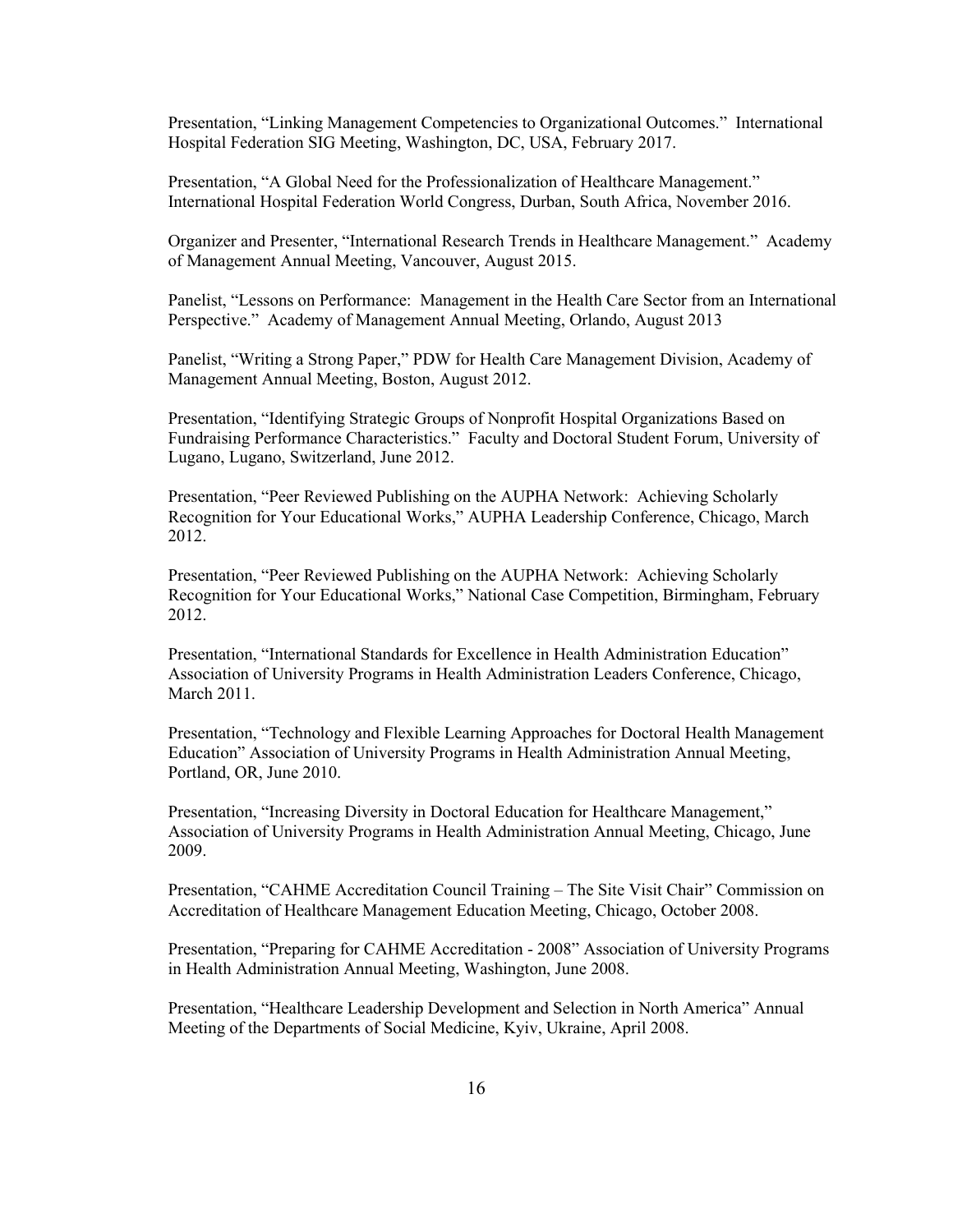Presentation, "From Soviet to State-Sponsored Healthcare: Healthcare Delivery in Armenia and Ukraine Today," 2007 Scholars Series, University of Southern Mississippi, November, 2007.

Presentation, "Board Training on Accreditation Criteria," Commission on Accreditation of Healthcare Management Education, Chicago, October 2007

Presentation, "Healthcare Management Education in Eastern Europe," UAB School of Health Professions Advisory Board, October, 2007.

Panelist, "Preparing for Accreditation: The Role of the Site Visit Team," AUPHA Annual Meeting, Orlando, June, 2007.

Session Chair, Global Healthcare Management Forum, AUPHA Annual Meeting, Orlando, June, 2007.

Panelist on Health Services Research in Eastern Europe, World Health Day, Kyiv, Ukraine, April 2007.

Presentation, "Healthcare Management Education in North America," Annual Meeting of the Departments of Social Medicine, Kyiv, Ukraine, April 2007.

Presentation, "Aspiring for Consistency Leads to Program Improvement," Commission on Accreditation of Healthcare Management Education Spring Meeting, New Orleans, March 2007

Presentation, "Healthcare Management Education in the United States: Implications for Ukraine," Department of Social Medicine, National Bohomolets Medical University, Kyiv, Ukraine, December 2006.

Presentation, "Healthcare Planning Methods for Ukraine," U.S. Embassy, Kiev, Ukraine, May, 2006.

Presentation, "Applying Operational Planning Methodologies in Ukraine," Pirogov National Medical University Winter Meeting, Vinnitsa, Ukraine, December, 2005

Presentation, "Commission on Accreditation of Healthcare Management Education Performance Measures," AUPHA Annual Meeting, Boston, June 2005.

Presentation, "Partnership Activities in Ukraine and Armenia," AUPHA Annual Meeting, Boston, June 2005.

Presentation, "Proposed Changes in the Accrediting Commission on Education for Health Services Administration," AUPHA Leadership Conference, Chicago, March 2004.

Presentation, "Criteria for Accreditation: Changes in Standards," AUPHA Annual Meeting, Nashville, TN, June, 2003.

Presentation, "ACEHSA: Current Status and Future Directions," AUPHA Leadership Conference, Chicago, March, 2003.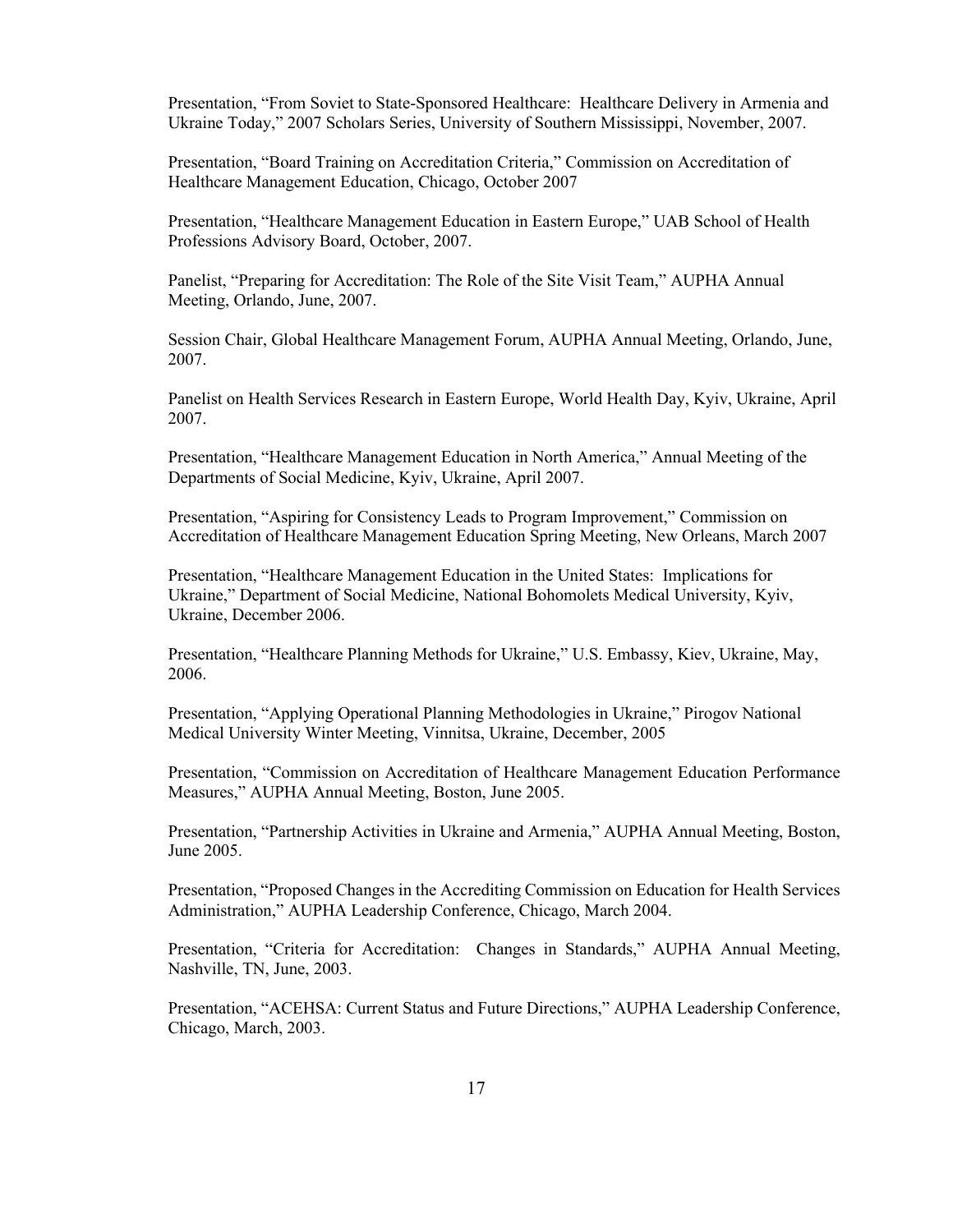Presentation, "Future Directions for ACEHSA," Blue Ribbon Task Force on Accreditation, National Center for Healthcare Leadership Meeting, Princeton, January, 2003.

Presentation, "ACEHSA Criteria for Accreditation", Association of University Programs in Health Administration Annual Meeting, Washington, DC, June, 2002.

Presentation, Career Development Session - Doctoral Symposium - School of Public Health - University of North Carolina at Chapel Hill, May, 2002.

Presentation, "Horizontal and Vertical Healthcare Integration: Lessons Learned from the United States," Ontario Hospital Association National Conference on New Models for the New Healthcare, Toronto, Canada, June, 2001.

Presentation, "Innovative Methods for Development of Management Cases," AIHA Case Management Conference, Yerevan, Armenia, May, 2001.

Presentation, "Leadership Preparation for a Changing Health Care System," American International Health Alliance Annual Meeting, Washington, DC, April, 2001.

Presentation, "Developing Leaders for the Armenian Health Care System," American International Health Alliance Regional Conference, Tbilisi, Georgia, February, 2001.

Presentation, "Case Development Methods for NIS Countries," AIHA Case Management Conference, Almaty, Kazakhstan, May, 2000.

Presentation, "Managing Organizational Change," School of Health Care Administration and Administration Conference, Yerevan, Armenia, September, 2000.

Session Chair, "Human Resources Management: Practices, Benefits, and Employee Satisfaction." Academy of Management Annual Meeting, Toronto, Canada, August, 2000.

Discussant, "Burnout, Turnover, and Dismissal in Health Care Settings," Academy of Management Annual Meeting, San Diego, August, 1998.

Keynote Address, "Planning Future Directions for Health Information Management." Assembly on Education of the American Health Information Management Association, St. Louis, June, 1997.

Discussant, "Research in Health Services Research." Southern Management Association Annual Meeting, New Orleans, November, 1992.

Discussant, "Doctoral Student Research Presentations," Association of University Programs in Health Administration Annual Meeting, Washington, DC: March, 1992.

Presentation, "Leadership in Alumni Associations," Association of University Programs in Health Administration Annual Meeting, Washington, DC, March, 1991.

Presentation, "Human Resources Management and Hospital Strategy," Robert Wood Johnson Faculty Fellows in Health Care Finance, Johns Hopkins Medical Institutions, Baltimore, MD: December, 1991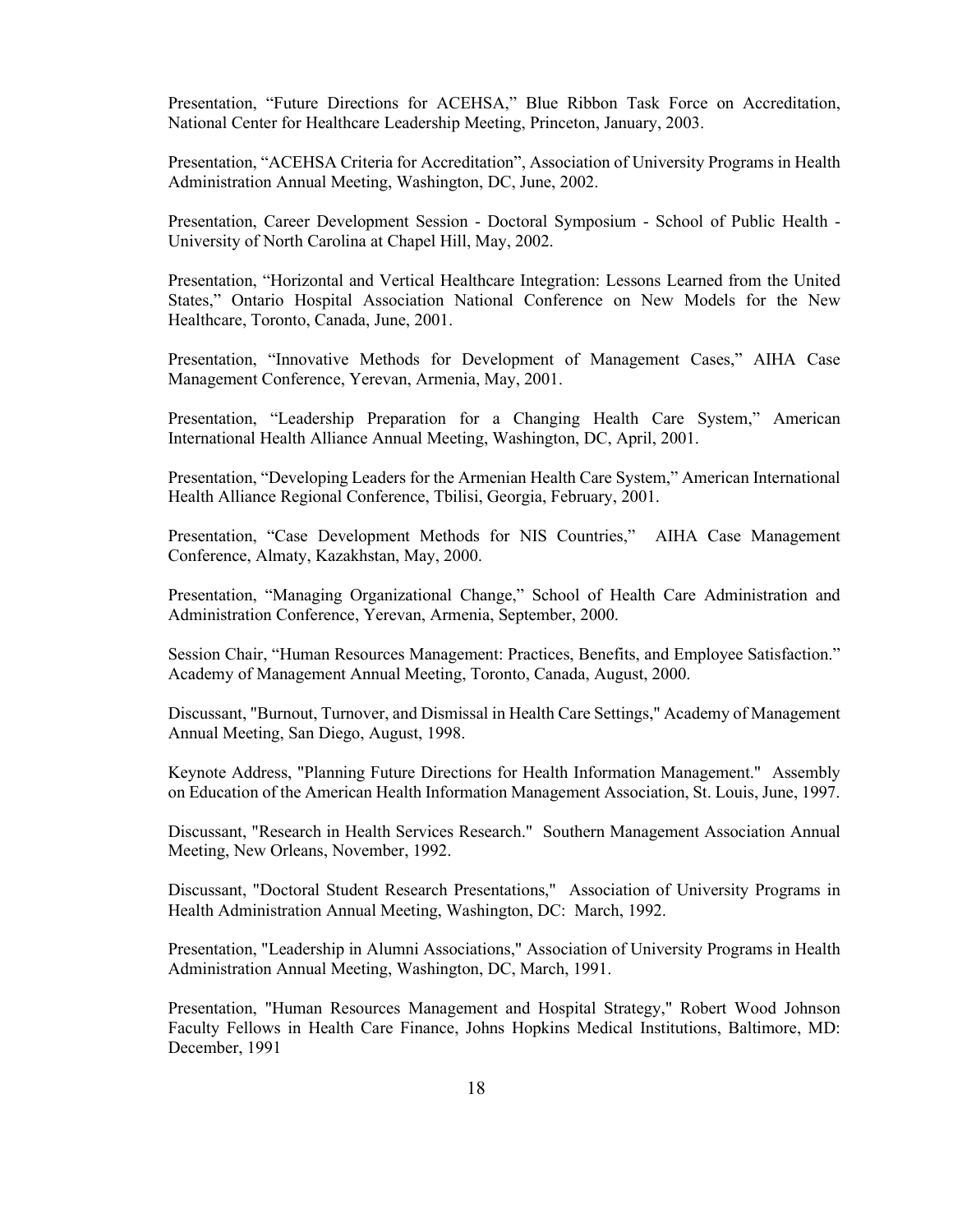Presentation, "Current Issues in Human Resources Management," Robert Wood Johnson Faculty Fellows in Health Care Finance, Johns Hopkins Medical Institutions, Baltimore, MD: December, 1990.

Presentation, "Health Care Administration Research in the 1990s," Doctoral and Junior Faculty Consortium, Academy of Management Annual Meeting, San Francisco, CA: August, 1990.

Discussant, "Doctoral Student Research Presentations," Association of University Programs in Health Administration Annual Meeting, Chicago, IL: March, 1990.

Presentation, "Human Resources Management," Robert Wood Johnson Faculty Fellows in Health Care Finance, Johns Hopkins Medical Institutions, Baltimore, MD: November, 1989.

Discussant, "Management Theory: Empirical Tests in Health Care Organizations," Academy of Management Annual Meeting, Washington, DC: August, 1989.

Discussant, "Health Services Research Sessions," Association of University Programs in Health Administration Annual Meeting, Baltimore: April, 1989.

Co-Presentation, "The Role of Organizational Culture in Creating Productive Health Care Environments," UAB Radiography Conference, Birmingham: September, 1988.

Discussant, "Macro Organizational Issues," Academy of Management Annual Meeting, New Orleans: August, 1987.

Presentation, "Corporate Strategy," Sisters of Saint Mary Annual Meeting, Charleston, SC: May, 1986.

Presentation, "The Hospital as a Business," Advanced Health Care Management Seminar for Eastern Virginia Medical Authority, Norfolk: October, 1985.

Panelist, "Future Forms for Health Care Delivery and Finance," Southeastern Conference on Public Administration Annual Meeting, Memphis: October, 1984.

Discussant, "Post Graduate Health Services Administration: Future Directions for Residency-Fellowship Training," Tulane University Invitational Research Conference, New Orleans: May, 1984.

Presentation, "Courses, Impacts, and Options in Hospital Retrenchment." 43rd Academy of Management Annual Meeting, Dallas: August, 1983.

Discussant, "Environmental Influences on Health Care Organization Performance," 43rd Academy of Management Annual Meeting, Dallas: August, 1983.

Discussant, "The Impact of Environmental, Governance, and Planning on Health Organization Management," 42rd Academy of Management Annual Meeting, New York, August, 1982.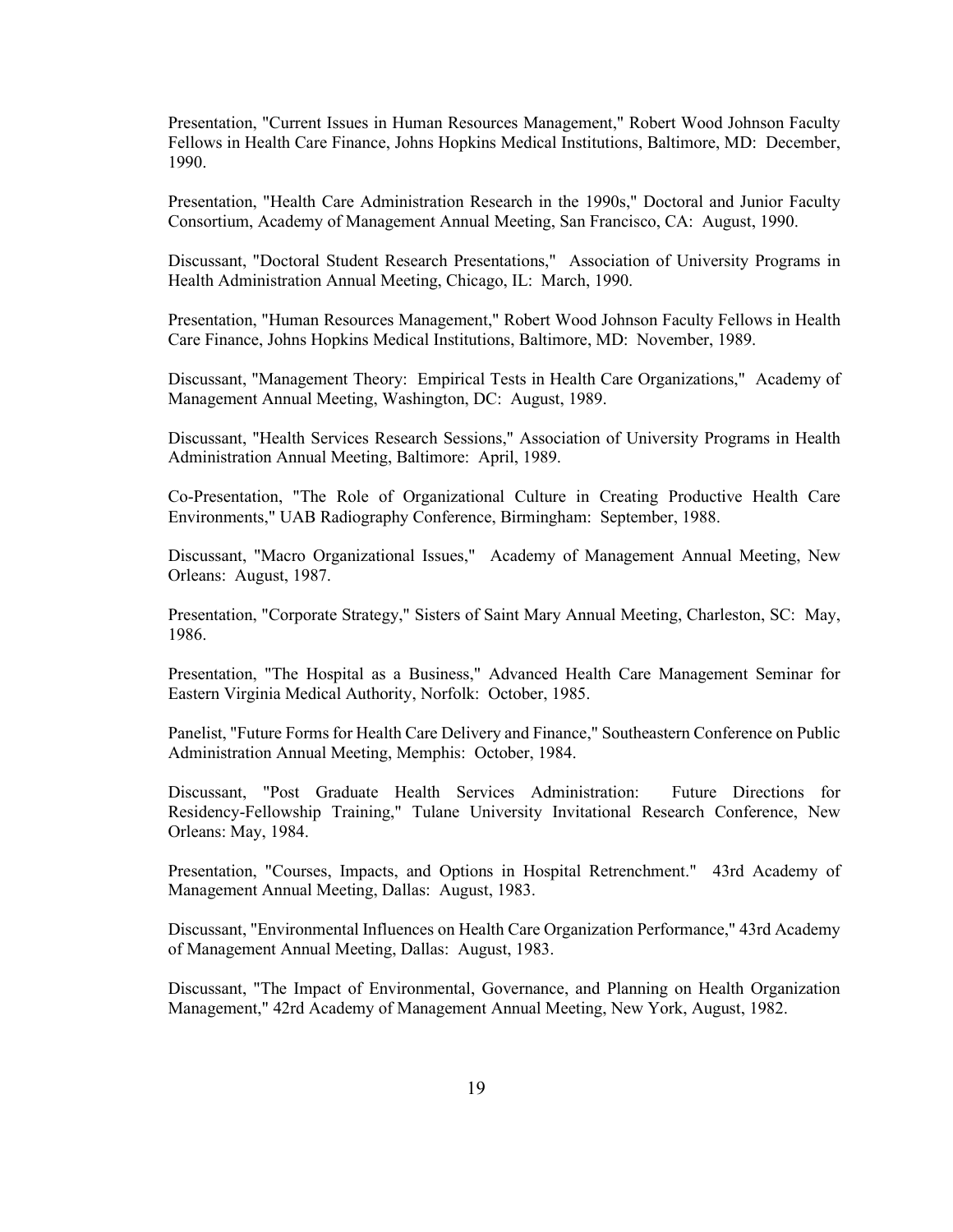Presentation, "Recent Trends and Legislation Affecting Health Care Institutions: Implications for Education." Health-Care Educators' Training Institute, Huntsville, Alabama: October, 1975.

Presentation, "Assessment of a Health Manpower Meeting." Governor's Health Manpower Conference, Montgomery, Alabama: January, 1972.

Presentation, "The Regional Medical Program and Health Facilities." ARMP and CHP Relationship Workshop, Birmingham, Alabama: January, 1971.

## **PROFESSIONAL SERVICE ACTIVITIES**

| Associate Editor<br>Health Services Management Research                                                                                                            | 2015-2021      |
|--------------------------------------------------------------------------------------------------------------------------------------------------------------------|----------------|
| Member, Scientific Committee<br>Mecosan (Italian Journal of Health Care Management and Economics)                                                                  | 2016-2021      |
| Special Issue Co-Editor, European Journal of Cross-Cultural Competence<br>and Management, Management of Culture and Cultural Change in Healthcare<br>Organisations | Spring 2015    |
| Member, Board of Directors<br>European Academy of Management (EURAM)                                                                                               | 2012-2018      |
| Member, Editorial Board<br>European Journal of Cross-Cultural Competence and Management                                                                            | 2011-2018      |
| External Reviewer, Proposed Health Services Research PhD Program<br>Department of Health Administration and Policy, George Mason University                        | September 2014 |
| External Reviewer, Department of Health Policy; Department of<br>Health Services Management and Leadership, George Washington University                           | February 2014  |
| Member, Search Committee for President, Association of University<br>Programs in Health Administration                                                             | 2013           |
| Member, Board of Directors<br>Association of University Programs in Health Administration                                                                          | 2007-2013      |
| Co-Editor, Journal of Health Administration Education<br>Association of University Programs in Health Administration                                               | 2007-2013      |
| External Reviewer, Health Services Organization and Research PhD Program<br>Department of Health Administration, Virginia Commonwealth University                  | March 2013     |
| Member, Filerman Prize Committee<br>Association of University Programs in Health Administration                                                                    | 2006-2012      |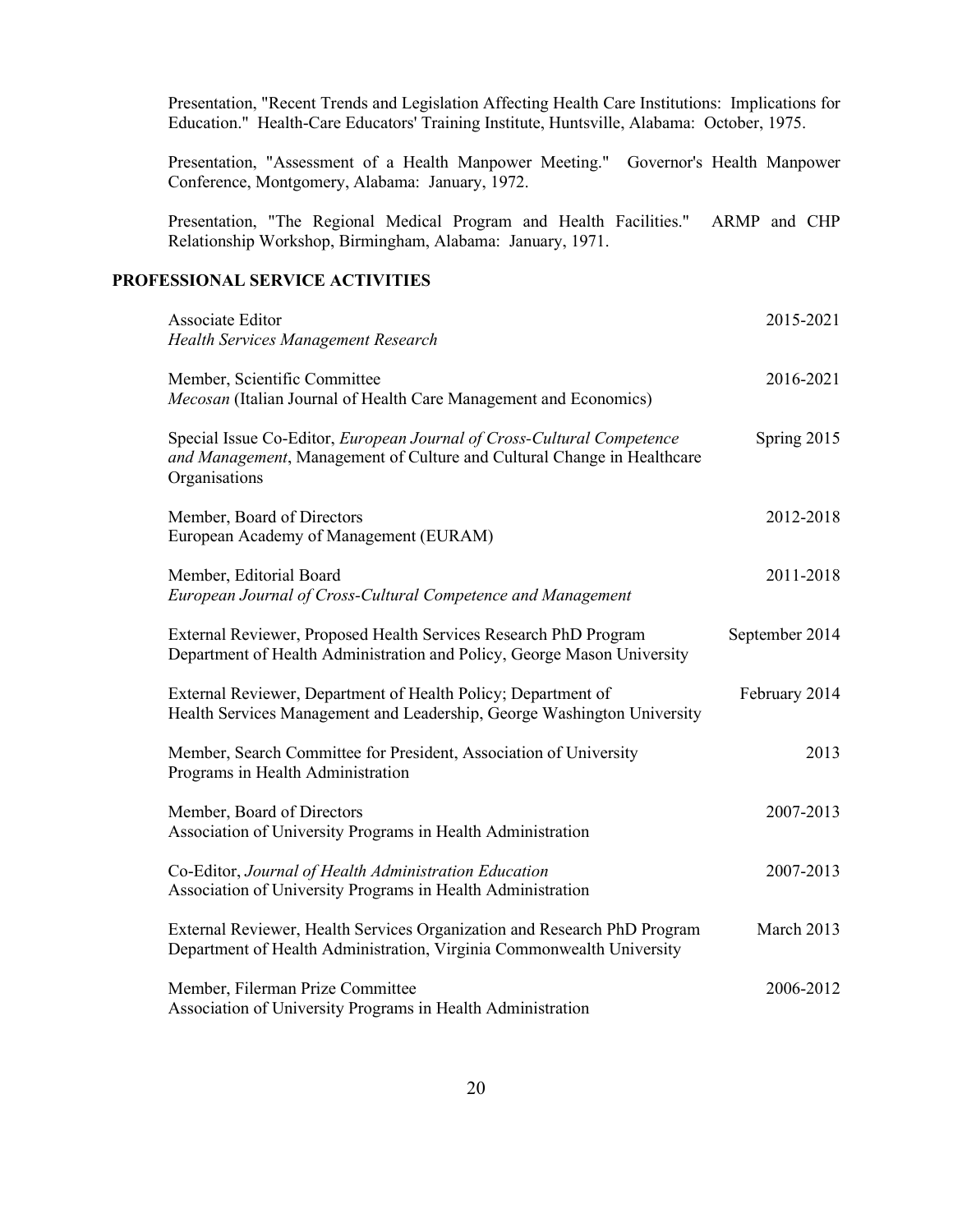| Member, Editorial Board<br>Health Services Management Research                                                                   | 1988-2012            |
|----------------------------------------------------------------------------------------------------------------------------------|----------------------|
| Chair, CAHME Site Visit<br>Indiana University MHA Program                                                                        | October 2011         |
| <b>External Reviewer for University Senate</b><br>Department of Health Services, University of California at Los Angeles         | February 2011        |
| Co-Chair, CAHME Self-Study Handbook Committee                                                                                    | 2007-2010            |
| Education Consultant, Accreditation Council, September Meeting<br>Commission on Accreditation of Healthcare Management Education | 2007-2008            |
| Chair, Doctoral Colloquy Planning Committee<br>Association of University Programs in Health Administration                       | 2007-2008            |
| Member, University Relations Committee<br>MGMA and ACMPE                                                                         | 2005-2007            |
| Member, Annual Meeting Planning Committee,<br>Association of University Programs in Health Administration                        | 1996-2000, 2007-2008 |
| Board of Directors Member and Past Chair,<br>Commission on Accreditation of Healthcare Management Education                      | 2004-2006            |
| Chair, Accreditation Council, Commission on Accreditation of<br>Healthcare Management Education                                  | 2004-2005            |
| Member, Search Committee for President, Commission on<br>Accreditation of Healthcare Management Education                        | 2003                 |
| Member, Editorial Board<br>Journal of Healthcare Management                                                                      | 2003-2006            |
| Chair, Accrediting Commission on Education<br>for Health Services Administration                                                 | 2003-2004            |
| Member, Blue Ribbon Task Force on Accreditation, National Center for<br>Healthcare Leadership                                    | 2002-2003            |
| Vice Chair-Chair-Elect, Accrediting Commission on Education<br>for Health Services Administration                                | 2002-2003            |
| Chair, Criteria Review Committee, Accrediting Commission on Education<br>for Health Services Administration                      | 2002-2003            |
| Executive Committee, Accrediting Commission on Education<br>for Health Services Administration                                   | 2001-2005            |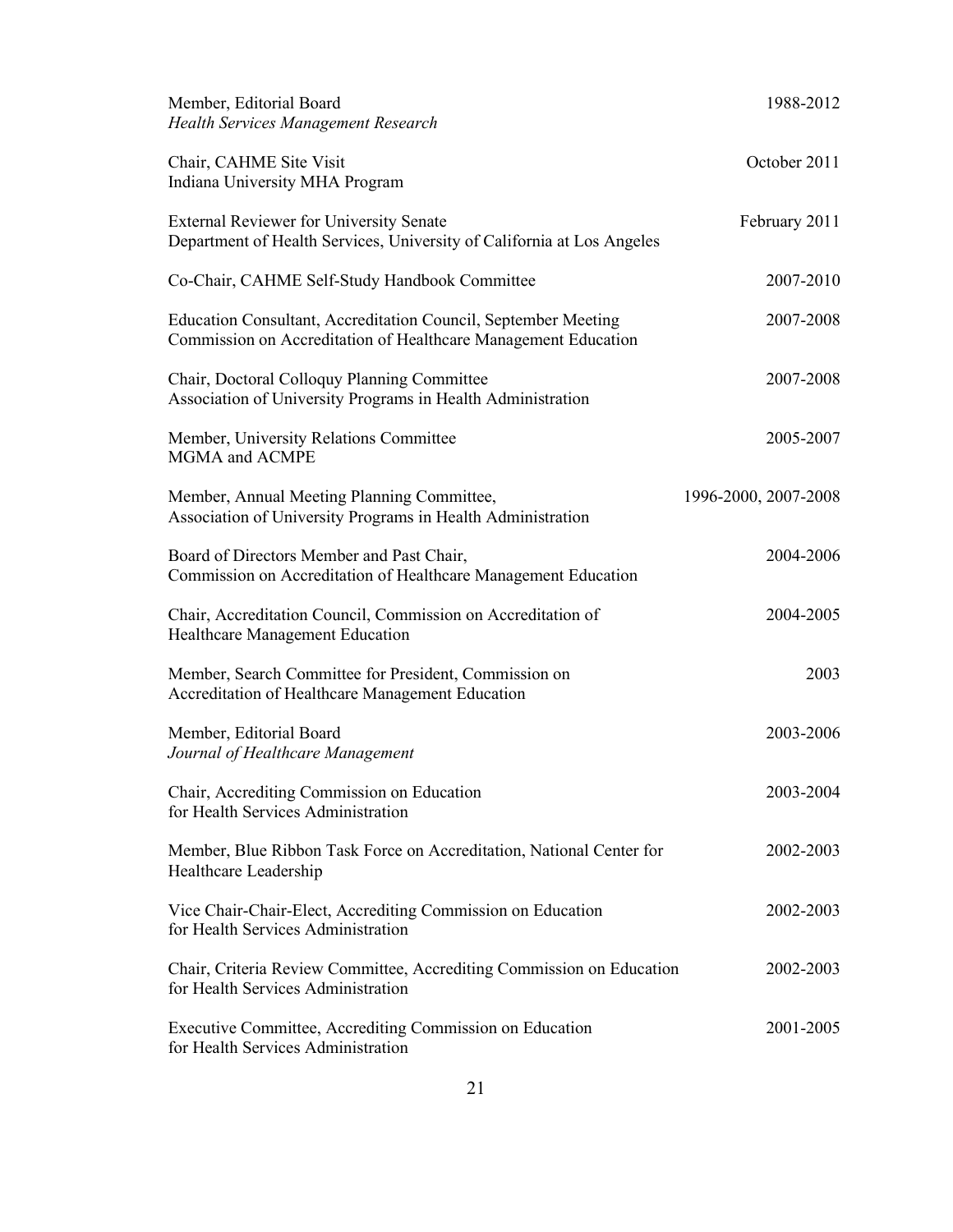| Commissioner, Accrediting Commission on Education<br>for Health Services Administration                                                                                                                                                                                             | 1998-2005    |
|-------------------------------------------------------------------------------------------------------------------------------------------------------------------------------------------------------------------------------------------------------------------------------------|--------------|
| Member, Regent's Advisory Council for Alabama<br>American College of Healthcare Executives                                                                                                                                                                                          | 1993-2001    |
| <b>AUPHA Liaison for Association for Health</b><br>Services Research Annual Meeting Planning Committee                                                                                                                                                                              | 1996-2000    |
| Member, Editorial Board<br><b>Health Care Management Review</b>                                                                                                                                                                                                                     | 1993-1999    |
| Chair, Task Force on Accreditation, AUPHA                                                                                                                                                                                                                                           | 1996-1997    |
| Member, Editorial Board<br><b>Medical Care Review</b>                                                                                                                                                                                                                               | 1991-1994    |
| Member, Planning Committee for the Annual Meeting<br>Association of University Programs in Health Administration                                                                                                                                                                    | 1990-1994    |
| Member, Editorial Board<br><b>ACHE Management Series</b>                                                                                                                                                                                                                            | 1988-1991    |
| Referee, Health Care Administration Division<br>50th Academy of Management Annual Meetings                                                                                                                                                                                          | 1990         |
| Ad Hoc Reviewer:<br>Jossey-Bass, Health Administration Press, National Health Publishing,<br>John Wiley, Macmillan Publishing, Academy of Management Review,<br>Hospital and Health Services Administration, Medical Care Review,<br>and Journal of Health Administration Education | 1984-Present |
| Member, Research Sessions Committee<br>Association of University Programs in Health Administration Annual Meeting                                                                                                                                                                   | 1989         |
| Referee, Health Care Administration Division<br>49th Academy of Management Annual Meetings                                                                                                                                                                                          | 1989         |
| Chair, Research Sessions Committee<br>Association of University Programs in Health Administration Annual Meeting                                                                                                                                                                    | 1988         |
| Member, Executive Committee<br>Health Care Administration Division, Academy of Management                                                                                                                                                                                           | 1984-1988    |
| <b>Editorial Board</b><br>Alabama Journal of Medical Sciences                                                                                                                                                                                                                       | 1982-1988    |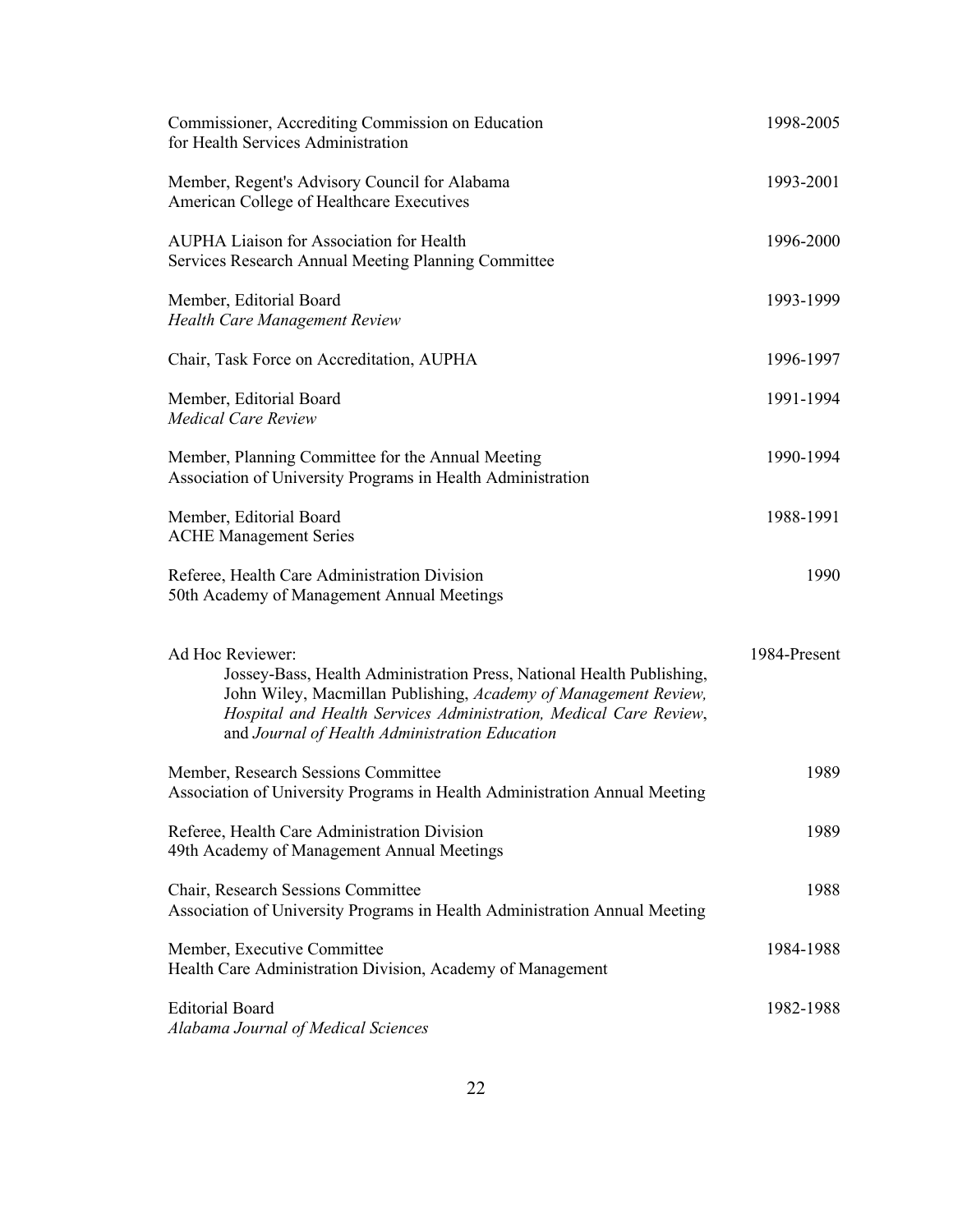| Moderator, Public Hearing for Shelby Medical Center Conversion Proposal                               | October, 1987 |
|-------------------------------------------------------------------------------------------------------|---------------|
| Referee, Health Care Administration Division<br>47th Academy of Management Annual Meetings            | 1987          |
| Chair, Health Care Administration Division<br>Academy of Management                                   | 1986-1987     |
| Fellow, Accrediting Commission on Education<br>for Health Services Administration                     | 1985          |
| Program Chair, 1985 Annual Meeting<br>Health Care Administration Division, Academy of Management      | 1984-1985     |
| Referee, Southwest Academy of Management Meeting                                                      | 1984          |
| Referee, Health Care Administration Division<br>44th Academy of Management Annual Meetings            | 1984          |
| Chair, Research Committee<br>Health Care Administration Division, Academy of Management               | 1983-1984     |
| Referee, Health Care Administration Division<br>43rd Academy of Management Annual Meetings            | 1983          |
| Chair, Membership Committee<br>Health Care Administration Division, Academy of Management             | 1982-1984     |
| Referee, Health Care Administration Division<br>42nd Academy of Management Annual Meetings            | 1982          |
| Member, Health Policy Committee<br>Medical Sociology Section, American Sociological Association       | 1981-1982     |
| Member, Health Services Committee<br>Birmingham Area Chamber of Commerce                              | 1981-1982     |
| President, Alumni Association<br>Graduate Program in Hospital and Health Administration (UAB)         | 1975-1976     |
| Member, Planning Committee<br>Young Administrators Forum, American College of Hospital Administrators | 1975          |
| Member, Health Manpower Advisory Committee<br>Community Health Planning Commission, Birmingham, AL    | 1973-1975     |
| Trustee, Roosevelt City Area<br>Community Corporation (Family Health Center), Birmingham, AL          | 1972-1974     |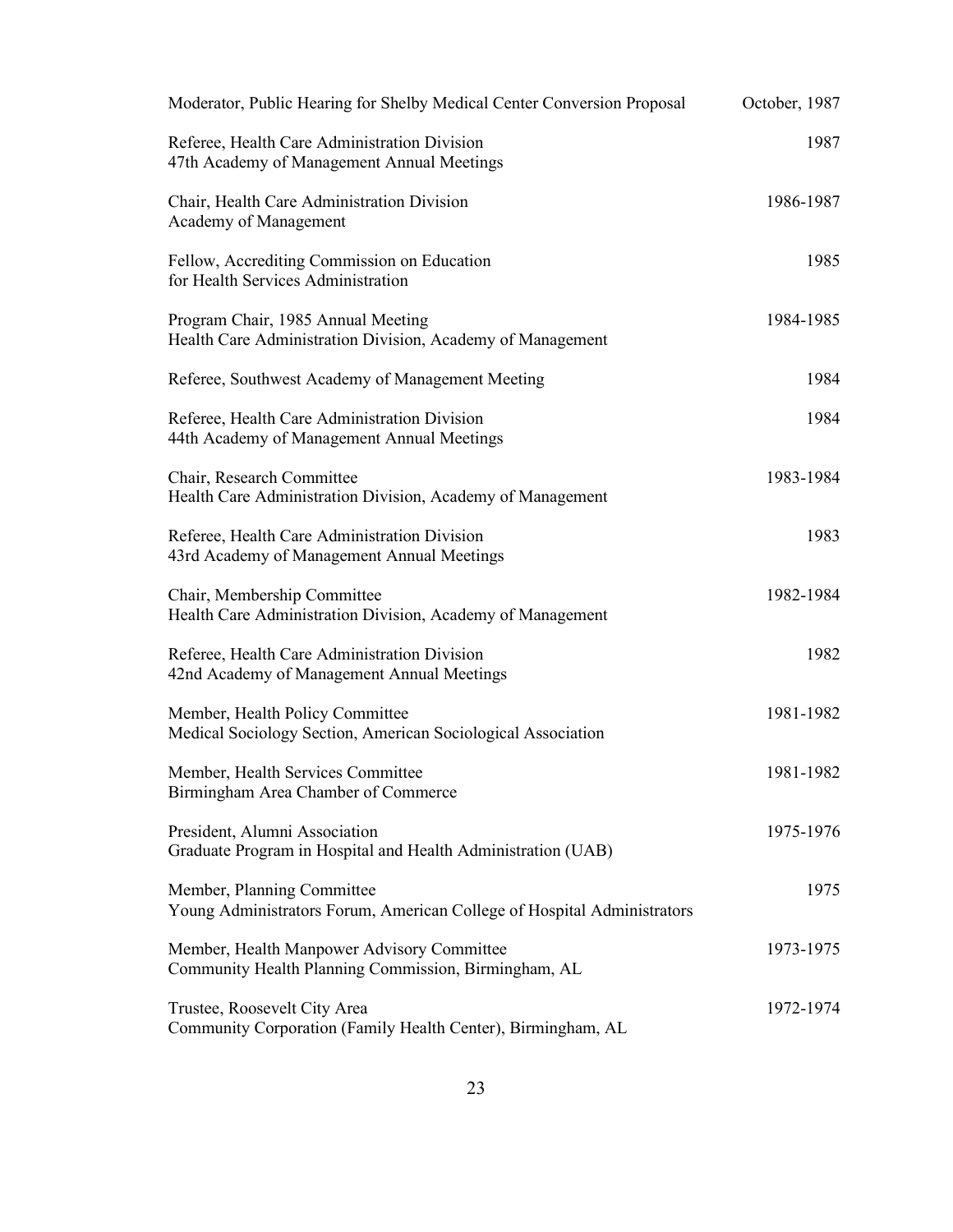# **UNIVERSITY ACADEMIC COMMITTEES AND RESPONSIBILITIES**

| Senior Associate Chair for Global Health<br>Department of Health Services Administration                                                  | 2015-2021 |
|-------------------------------------------------------------------------------------------------------------------------------------------|-----------|
| Member, Departmental Review Committee                                                                                                     | 2014-2021 |
| Director of International Education<br>Department of Health Services Administration                                                       | 2014-2015 |
| Chair, Admissions and Policy Committee<br>Doctoral Program in Administration-Health Services                                              | 1999-2015 |
| Co-Chair, Department of Health Services Administration Search<br>Committee for Academic Department Chair                                  | 2013-2014 |
| Founding Director, International Master of Science in Health Administration<br>UAB - King Fahd Scientific Hospital – Dammam, Saudi Arabia | 2012-2015 |
| Member, SHP Task Force on International Global Outreach                                                                                   | 2007-2010 |
| Founding Director, Doctor of Science in Healthcare Leadership<br>University of Alabama at Birmingham                                      | 2009      |
| Executive Committee, UAB Frameworks Program<br>Sparkman Center for Global Health                                                          | 2006-2007 |
| Member, Search Committee for the Dean of the School of Business,<br>University of Alabama at Birmingham                                   | 1998      |
| Member, Executive Committee, School of Health<br><b>Related Professions</b>                                                               | 1994-2000 |
| Coordinator, Alumni Relations<br>Division of Health Services Administration                                                               | 1987-2000 |
| Chair, Academic Affairs Committee<br>Division of Health Services Administration                                                           | 1992-1993 |
| Member, Application Review Committee<br>Continuous Innovation Program, University of Alabama Hospitals                                    | 1990-1993 |
| Member, SHRP Honors and Awards Committee                                                                                                  | 1991      |
| Member, Graduate Council, UAB                                                                                                             | 1985-1991 |
| Member, Ph.D. Admissions and Policy Committee                                                                                             | 1985-1991 |
| Member, Search Committee for L.R. Jordan Endowed Chair                                                                                    | 1988-1990 |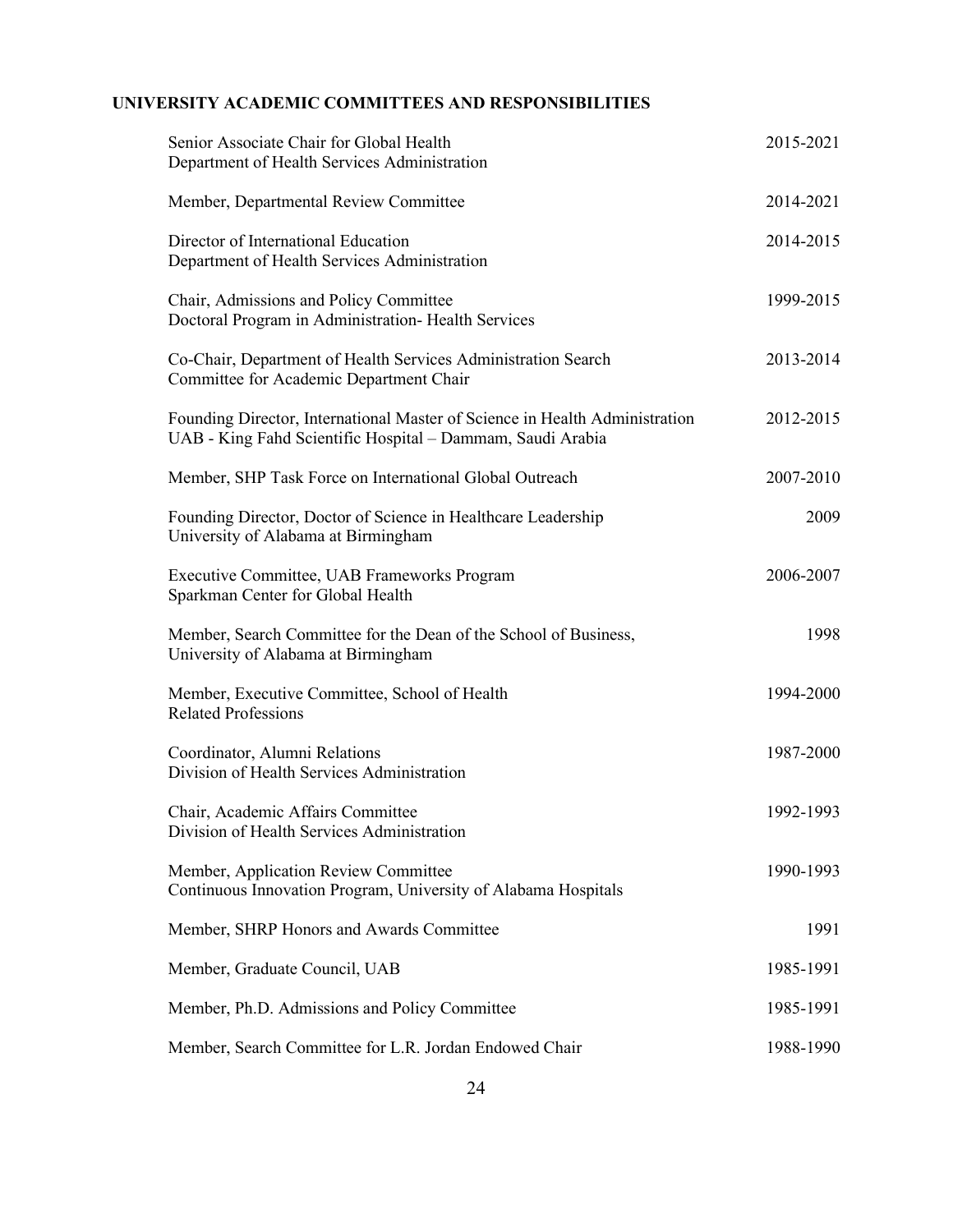| Chair, Faculty Affairs Committee<br>School of Health-Related Professions (SHRP)                                | 1987-1990 |
|----------------------------------------------------------------------------------------------------------------|-----------|
| Member, Search Committee for Health<br><b>Services Administration Faculty Positions</b>                        | 1988-1991 |
| Chair, Research Committee<br>Division of Health Services Administration                                        | 1988-1990 |
| Member, Faculty Affairs Committee, SHRP                                                                        | 1985-1990 |
| Coordinator, Part-Time MSHA Program                                                                            | 1986-1988 |
| Chair, Search Committee for Health<br><b>Services Administration Faculty Positions</b>                         | 1986-1987 |
| Vice-Chair, Faculty Affairs Committee, SHRP                                                                    | 1986-1987 |
| Member, Health Services Research and Development Subcommittee<br>Birmingham VA Hospital                        | 1985-1986 |
| Member, Search Committee for Chair,<br>Department of Health Services Administration                            | 1985-1986 |
| Chair, Strategic Planning Committee<br>Division of Health Services Administration                              | 1984-1985 |
| Chair, Search Committee for Health Services<br>Research Coordinator, SHRP and University Hospital              | 1984-1985 |
| Member, Dean's Ad Hoc Committee on the<br>Future of the School, School of Public Health, UAB                   | 1982      |
| Member, Sparkman International Center Committee on<br>Health Services Management, School of Public Health, UAB | 1982      |
| Member, Academic Affairs Committee<br>School of Community and Allied Health (now SHRP)                         | 1981-1982 |
| President, Alpha Eta Society<br>School of Community and Allied Health (now SHRP)                               | 1975-1976 |
|                                                                                                                |           |

# **DOCTORAL DISSERTATION COMMITTEES CHAIRED**

Chair for Warren Smedley Under development

Chair for Peter Dancy Under development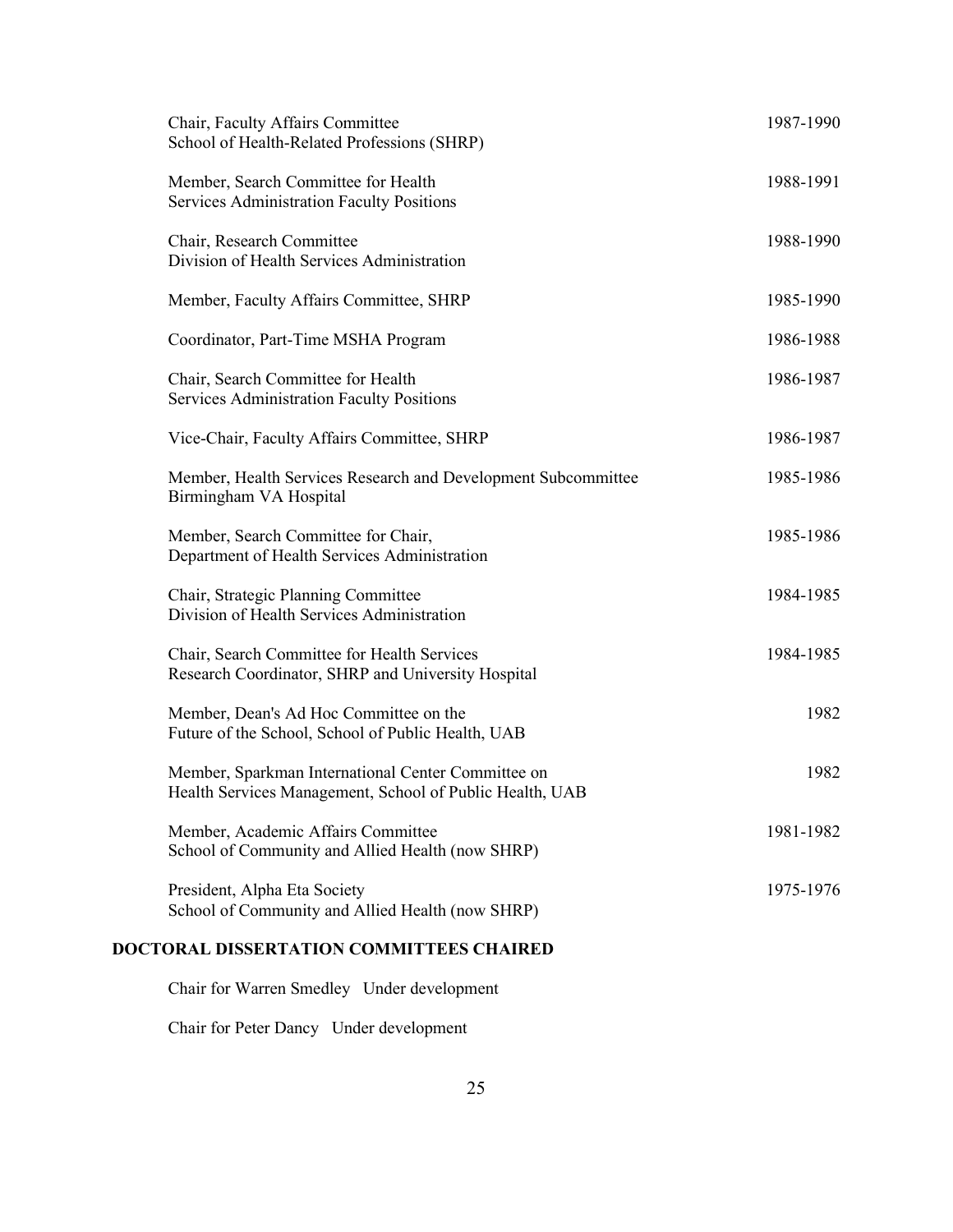Chair for Thomas Alexander. Under development.

Chair for Deanna Kyrimis. Under development.

Chair for Rochelle Richards. Under development.

Chair for Michael Cates. Under development.

Chair for Kena Norris. Under development.

Chair for Jon Law. *The Association Between Medicaid Expansion, Medicaid Disproportionate Share Payments, and the Financial Performance of Safety Net Hospitals*. Completed 2021.

Chair for Isabell Pacheco. *The 340B Drug Pricing Program: Are 340B Covered Entities Providing More Services and More Uncompensated Care?* Completed 2021.

Chair for Robert Peterson. *An Analysis of Hospitalist Programs in Critical Access Hospital*s. Completed 2020.

Chair for Henry Thompson. *The Relationship Between Accreditation and Performance Among Federally Qualified Health Centers*." 2020.

Chair for Michael Wiechart. *A Crisis in Care: Evaluating the Causes and Consequences of Burnout among Emergency Physicians*. Completed 2019.

Chair for Ian McFadden. *The Impact of Hospital Mergers on Hospital Quality of Care as Evidenced by Patient Satisfaction Scores and Readmission Rates*. Completed 2018.

Chair for Tiffany Cabibbo. *The Relationship among Nurse-Physician Collaboration and Outcomes: Influence of Nursing Leadership*. Completed 2018.

Chair for Charles Hagood. *The Relationship of Lean Implementation and Patient Satisfaction (HCAHPS) Scores in Acute Care Hospitals*. Completed 2017.

Chair for Claudia Guerrazzi. *A Multilevel Perspective on Health Information Exchange.* Completed 2017.

Chair for Preston Simmons. *A Comparative Multiyear Assessment of Care Utilization between Existing and Newly Enrolled Medicaid Populations within Washington State*. Completed 2017.

Chair for Khanhuyen Vinh. *The Effect of Hospitalists on Hospital Length of Stay*. Completed 2017.

Chair for Mark Slyter. *How well do Hospitals Budget Operating Results? The Relationship between Budget Variances and Operating Margin*. Completed 2016

Chair for Alfonso Gatmaitan. *Safety Culture and Patient Harm Events: A Contingency Theory Perspective in the Context of Complex Adaptive Systems*. Completed 2015.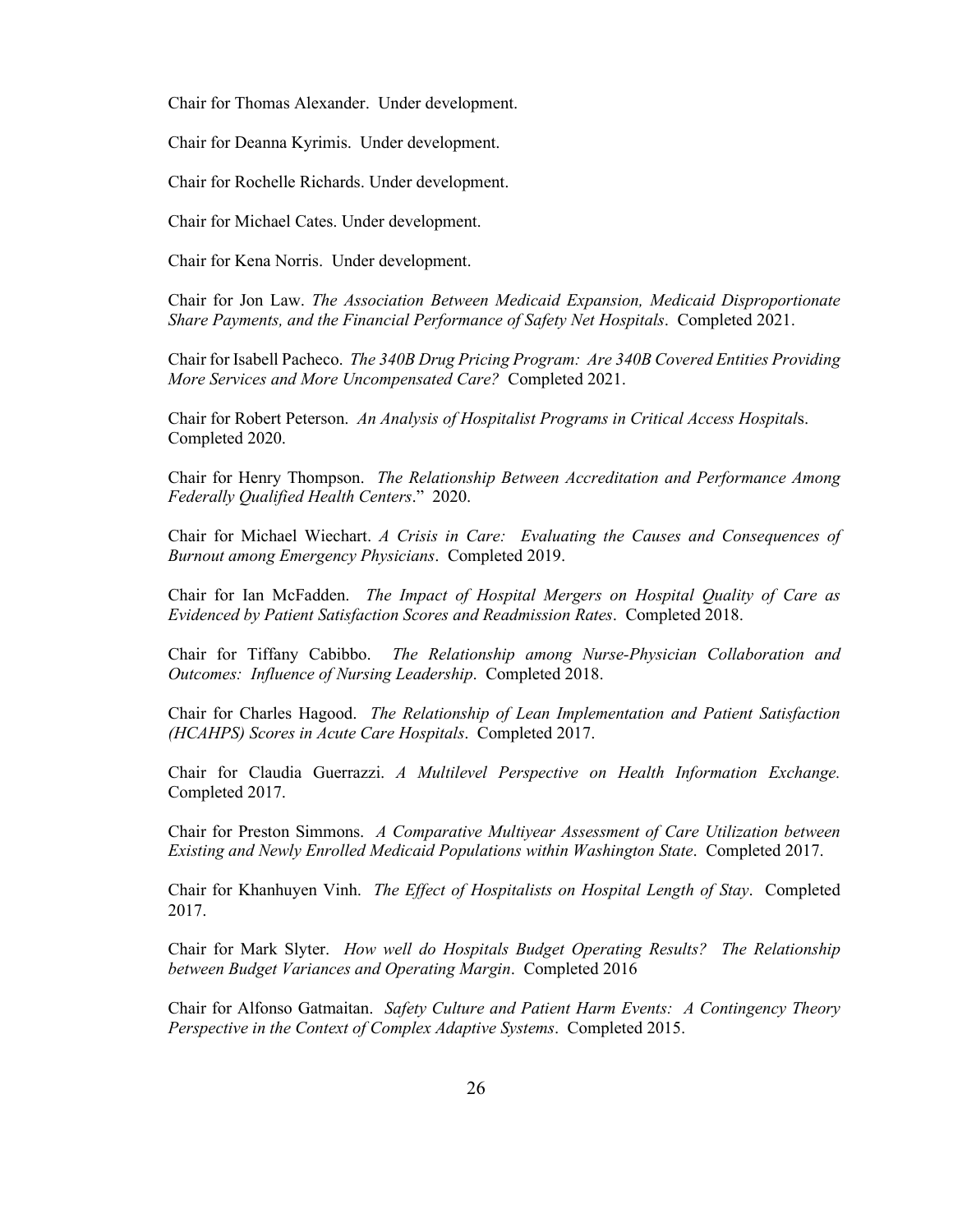Chair for Alan Jones. *Towards and Understanding of Patient Satisfaction in the Military Health System*. Completed 2015.

Chair for Muhammad H. Al-Midani. *Employment of Physician Administrators (CEOs) in Acute Care Hospitals and Their Impact on Hospital Performance*. Completed October 2014

Chair for Timothy Harlin. *Assessing System Congruence by Analyzing the Relationship between Employee and Patient Driven System Outputs*. Completed July 2014

Chair for Tom Hunt. *A Longitudinal Study Relating Patient Care Outcomes to Nurse Magnet Designation in United States Academic Medical Centers*. Completed March 2014.

Chair for Barbara Guerard. *The Burden of Chronic Conditions on Self-Reported Health Status in a Medicare Advantage Plan*. Completed July 2013.

Chair for James Byrd. *Impact of Quality Performance on Financial Risk and Cost of Capital in Hospitals: An Agency Theory Perspective on Risk Management by Hospital Boards*. Completed April 2013.

Chair for John McWhorter. *A Study of Early Adaptors of Innovation* Completed October 2012.

Chair for James Burkhart. *The Relationship between Hospitalists and Primary Care Physicians* Completed August 2012.

Chair for Mark Anderson. *Exploring Oral Health Disparities for Children in the City of Milwaukee* Completed August 2012.

Chair for Todd Smith. *Organizational Configurations and Strategies Related to Financial Performance in Medical group Practices: A Test of Porter's Generic Strategies* Completed July 2011.

Chair for Cathleen Erwin. *Characteristics of Fundraising for Nonprofit Hospital Organizations* Completed July 2010

Chair for Amy Yarbrough. *CEO Origin and Succession Planning in the United States* Completed July 2006.

Chair for Elena Platonova. *The Relationship among Human Resource Management, Organizational Culture, and Organizational Performance* Completed August 2005.

Chair for Lee Bewley. *Seasons of Leadership Development: An Analysis of a Multi-Dimensional Model of Mentoring among Career Groups of United States Army Officers* Completed July 2005.

Chair for Martha Starkey. *The Analysis of Strategic Groups and Performance in the Alabama Nursing Home Industry* Completed December 2002.

Chair for Kevin LaFrance. *An Analysis of the Effect of Managed-Care Penetration and Other Patient-Specific Factors on Satisfaction in the Non-Active Duty TRICARE Beneficiary Population* Completed August 2001.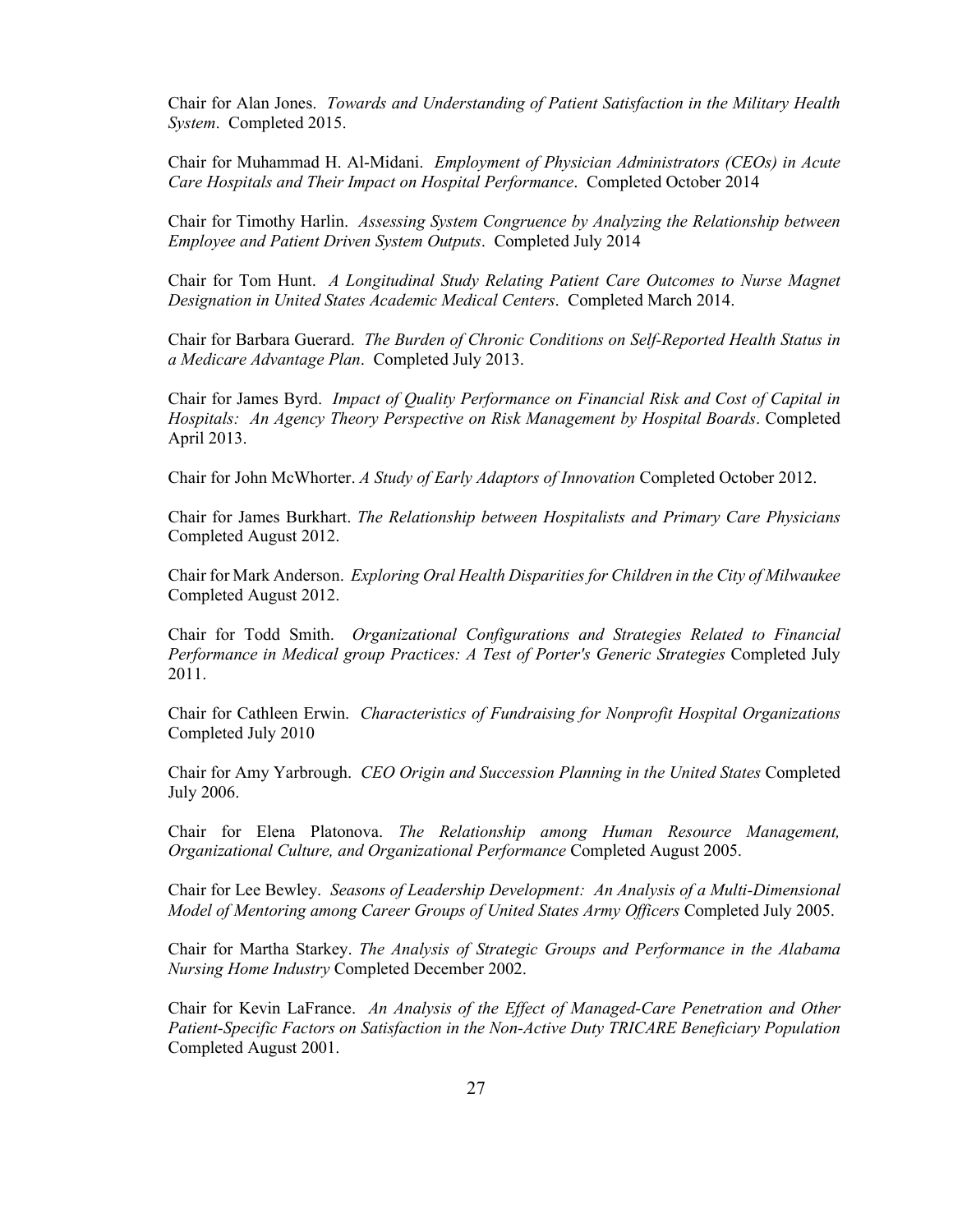Chair for Karl McCleary. *Determinants of Work Group Effectiveness: An Empirical Examination of Health Care Teams* Completed August 1998.

Chair for Al Baldwin. *The Form and Relationship of Environmental and Strategy Variables on the Performance of Voluntary Health Organizations* Completed May 1996.

Chair for T. F. McIlwain. *Physician Referral Behavior: A Study of Attitudinal and Social Influence Variables Related to Behavioral Intention to Refer* Completed August 1987.

Chair for Jose Quintana. *Technology and Task Design in Hospital Nursing Units: An Integrative Model* Completed August 1984.

Chair for Alice Atkins Mercer. *An Analysis of the Organizational Commitment of Physicians* Completed March 1984.

## **CURRENT AND PREVIOUS TEACHING RESPONSIBILITIES**

Synthesis in Health Administration - HA 655

Research in Organization Theory - AH 715 and AHD 715

Research in Strategic Planning and Management - AH 775 and AHD 775

Continuing Seminar – AH 720

#### **PROFESSIONAL MEMBERSHIPS**

Academy of Management

American College of Healthcare Executives - Faculty Associate

Association of University Programs in Health Administration

European Academy of Management (EURAM)

Royal Society of Medicine – International Fellow

## **CONSULTING/EDUCATIONAL SERVICES**

Consulting and educational services provided to over 40 educational and health services delivery organizations.

## **DISCIPLINE/RESEARCH/ADMINISTRATIVE SKILLS**

Organizational Theory - Organizational Assessment - Strategic Planning and Management – Human Resources Management – Academic Program Leadership